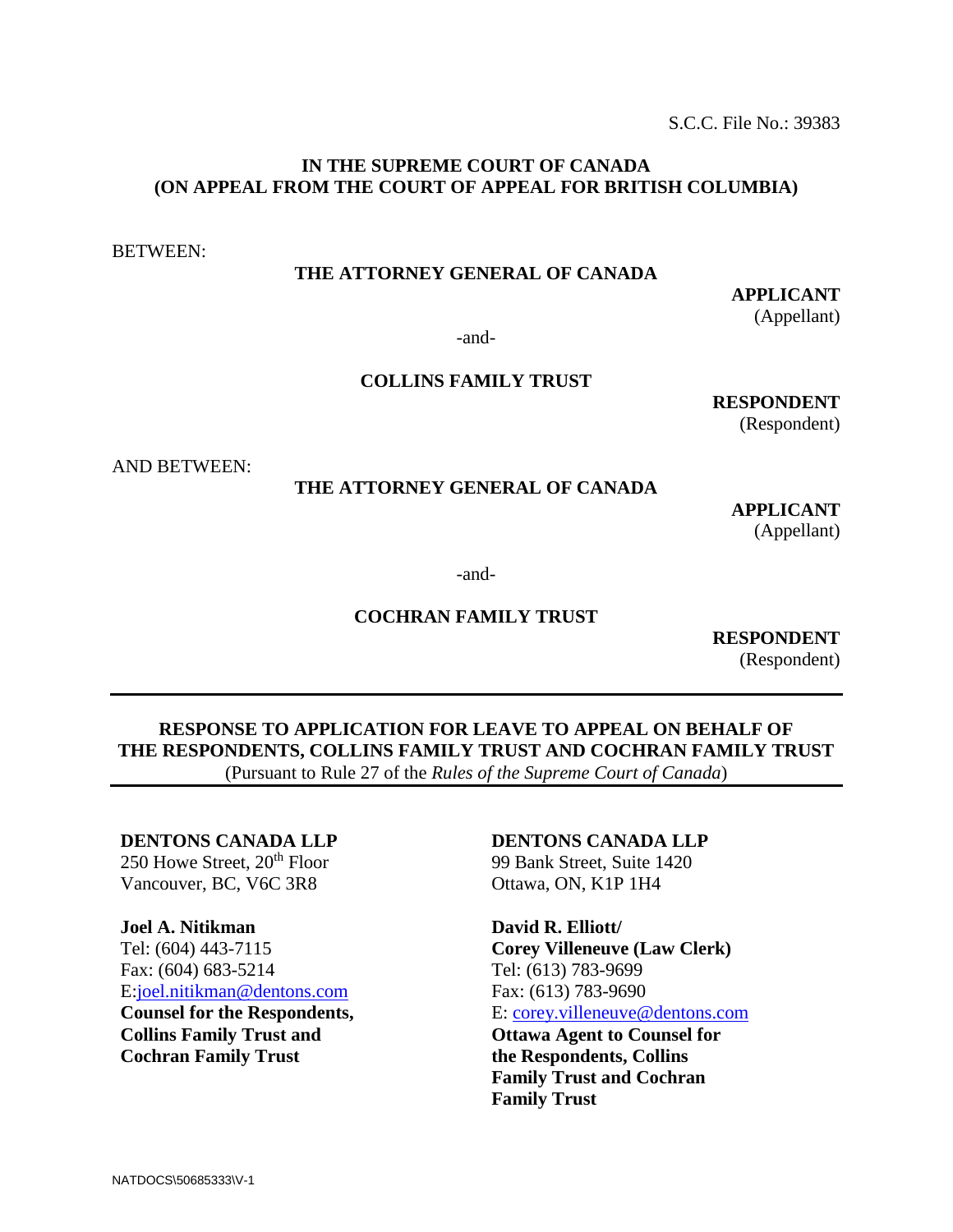# **ORIGINAL TO: THE REGISTRAR OF THE SUPREME COURT OF CANADA COPY TO:**

#### **ATTORNEY GENERAL OF CANADA**

Department of Justice British Columbia Regional Office 900-840 Howe Street Vancouver BC V6Z 2S9

# **Christa Akey / Geraldine Chen**

Tel: (604) 666-8910 / (604) 666-0649 Fax: (604) 666-2214 Email: [christa.akey@justice.gc.ca](mailto:christa.akey@justice.gc.ca) [geraldine.chen@justice.gc.ca](mailto:geraldine.chen@justice.gc.ca) **Counsel for the Applicant, Attorney General of Canada**

# **ATTORNEY GENERAL OF CANADA**

Department of Justice 50 O'Connor Street Ottawa, Ontario K1A 0H8 Canada

**Christopher Rupar** Tel.: 613-670-6290 Fax: 613-954-1920 Email [christopher.rupar@justice.gc.ca](mailto:christopher.rupar@justice.gc.ca) **Ottawa Agent to Counsel for the Applicant, Attorney General of Canada**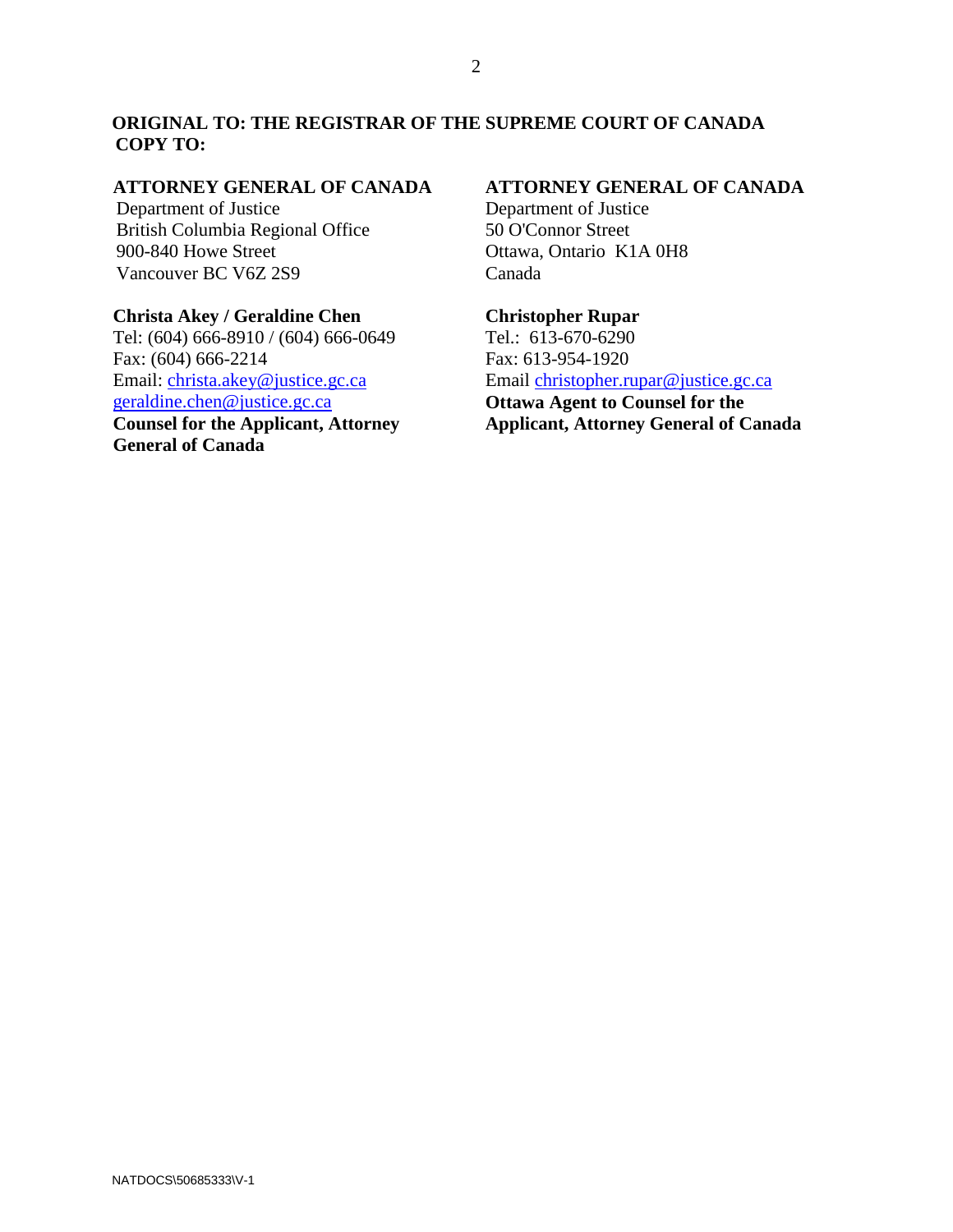# **TABLE OF CONTENTS**

| <b>TAB</b> | <b>DOCUMENT</b>                                               | PAGE NO. |
|------------|---------------------------------------------------------------|----------|
| 1.         | Respondents' Memorandum of Argument                           |          |
|            |                                                               |          |
|            |                                                               |          |
|            |                                                               |          |
|            |                                                               |          |
|            |                                                               |          |
|            | PART VI - TABLE OF AUTHORITIES AND STATUTORY PROVISIONS       |          |
|            | PART VII - TABLE OF AUTHORITIES AND STATUTORY PROVISIONS (NOT |          |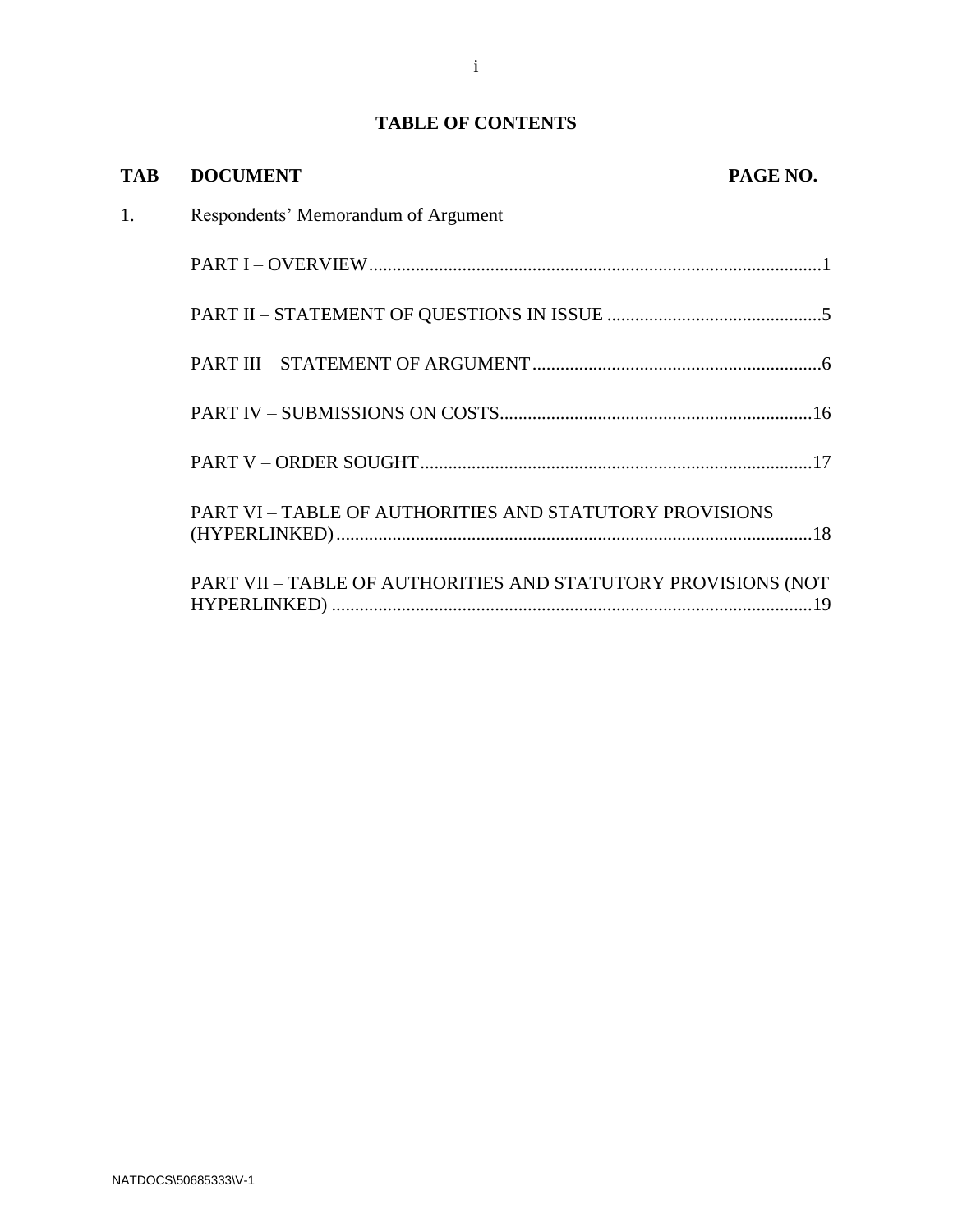#### **PART I – OVERVIEW**

1. In 2008, the national accounting firm of MNP LLP ("MNP") advised Todd Collins ("Collins")<sup>1</sup> to have his business corporation pay dividends to a trust (the "Collins Trust") and then have the Collins Trust lend the money back to the corporation. The BC Supreme Court ("BCSC") found that "the purpose of the plans was to protect assets from creditors without incurring income tax liability on the dividends paid under the plans" and that "the asset protection and tax liability aspects were of equal importance"<sup>2</sup>. On the basis of a "common general understanding as to the operation of s. 75(2) [of the *Income Tax Act*<sup>3</sup> ] by income tax professionals and the CRA [Canada Revenue Agency]"<sup>4</sup>, MNP gave Collins the opinion that s. 75(2) would apply so that the Collins Trust would not be taxable on those dividends.

2. In 2011, the Tax Court of Canada ("TCC"), in a different case (*Sommerer*<sup>5</sup>) held that this common, general understanding of s. 75(2) was incorrect, so that s. 75(2) would not apply to trusts such as the Collins Trust. The CRA then reassessed the Collins Trust for tax on the dividends. The Collins Trust applied to the BCSC to rescind the dividends, based on equitable rescission for mistake. The BCSC exercised its discretion and granted rescission. The BC Court of Appeal ("BCCA") held that there was no basis to interfere with that discretionary decision<sup>6</sup>.

<sup>1</sup> This Response refers only to *Collins* but applies equally to *Cochrane*.

<sup>2</sup> *Collins Family Trust v. [Canada \(Attorney General\)](https://www.canlii.org/en/bc/bcsc/doc/2019/2019bcsc1030/2019bcsc1030.html?searchUrlHash=AAAAAQAKcmVzY2lzc2lvbgAAAAAB&resultIndex=2)*, 2019 BCSC 1030, paragraph 14, Applicant's Record, p. 9.

<sup>3</sup> R.S.C. 1985, c. 1 (5th Supp.), as amended.

<sup>4</sup> *Id.*, paragraph 48, Applicant's Record, p. 23.

<sup>5</sup> *Sommerer v. The Queen*, 2011 TCC 212, aff'd 2012 FCA 207.

<sup>6</sup> *[Collins Family Trust v. Canada \(Attorney General\)](https://www.canlii.org/en/bc/bcca/doc/2020/2020bcca196/2020bcca196.html?searchUrlHash=AAAAAQAJIHNvbW1lcmVyAAAAAAE&resultIndex=1)*, 2020 BCCA 196, Applicant's Record, p. 51.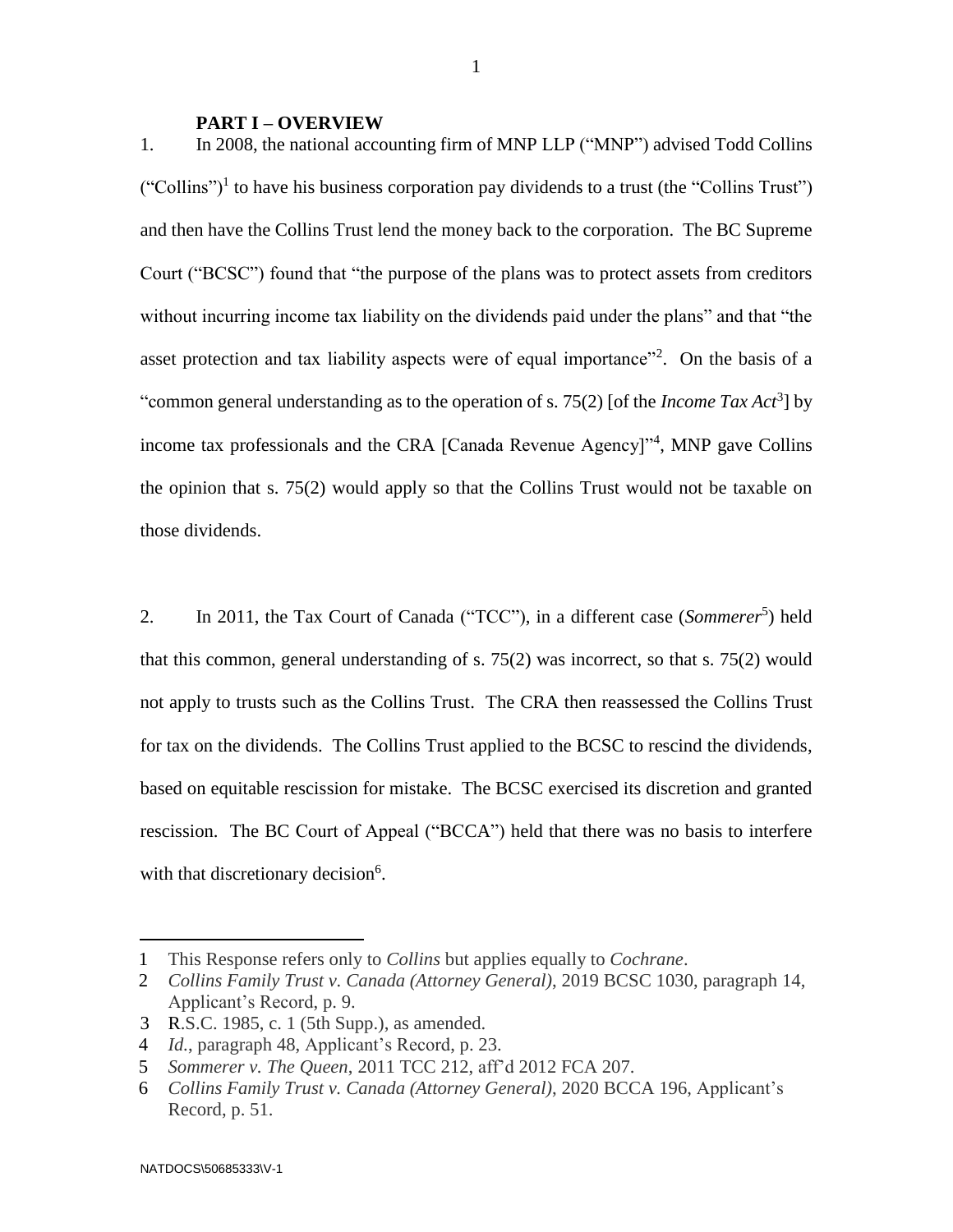3. The CRA seeks leave to appeal the BCCA's decision. In doing so, it submits that that decision conflicts with this Court's decision in *Fairmont*<sup>7</sup> . Further, the CRA invites this Court to fashion a new rescission rule that would apply only in a tax context. There are six reasons, each discussed below under "Part III--Argument", why this Court should not grant leave.

4. First, rectification under *Juliar<sup>8</sup>* had deviated from its original roots and had to be restored in *Fairmont*. On the other hand, equitable rescission for mistake is a long-standing remedy. It can be traced back to at least 1681 and has not changed or deviated from its origins. Therefore, unlike *Fairmont*, there is no need for this Court to grant leave here.

5. Second, the CRA submits that the BCCA in *Collins* erred in holding that it was not bound by *Fairmont* to deny rescission. However, *Fairmont* dealt with rectification, not rescission. Moreover, it dealt with rectification in the context of a contract, not a unilateral, gratuitous, transfer such as a dividend. Rectification is about correcting documents, not consequences; equitable rescission is about setting aside transactions to avoid unfair consequences. *Fairmont* did not require the BCCA to deny rescission.

6. Third, in a 2013 unanimous decision of the UK Supreme Court ("UKSC"), *Pitt v.*  Holt<sup>9</sup>, that Court confirmed that equity permits rescission in a tax context just as it does in

<sup>7</sup> *Canada (Attorney General) v. Fairmont Hotels Inc.*, 2016 SCC 56.

<sup>8</sup> *Canada (Attorney General) v. Juliar*, 2000 CarswellOnt 3518 (CA).

<sup>9</sup> There were two claims originally: *Pitt v. Holt*, [2010] EWHC 45 (Ch) and *Futter v. Futter*, [2010] EWHC 449 (Ch). Both applicants appealed and the appeals were heard concurrently ([2011] EWCA Civ 197) as was the further appeal to the UKSC, *Pitt v. The Commissioners*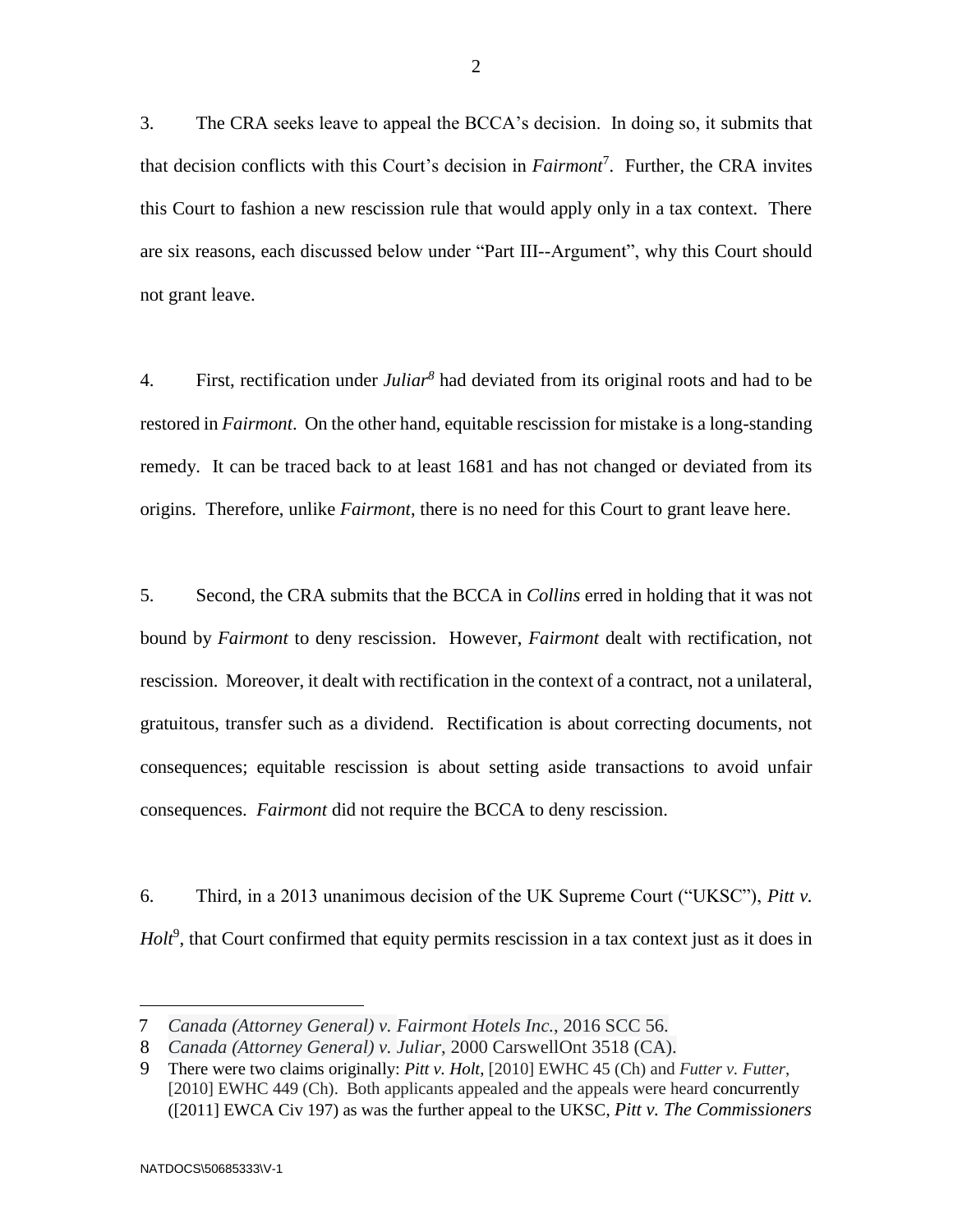a non-tax context. Similarly, *Fairmont* confirmed that rectification applies in a tax context just as it does in a non-tax context. Although *Fairmont* dealt with a different remedy in a different context, the BCSC, as upheld by the BCCA, applied the same test for rescission in a tax context that it would have applied in a non-tax context. This was consistent with this Court's approach in *Fairmont*.

7. Fourth, contrary to the CRA's submission, *Collins* does not conflict with *Canada Life*<sup>10</sup> , *Harvest Operations*<sup>11</sup> or *BC Trust*<sup>12</sup>, each of which dealt with different facts and/or different remedies.

8. Fifth, the CRA argues that the Collins Trust could have applied to the Governor in Council to remit the tax, under s. 23(2) of the *Financial Administration Act* ("FAA")<sup>13</sup>. The BCSC held that the CRA had not presented any evidence as to how remission would apply in this case. The BCCA affirmed this holding. The BCCA further observed that the Governor in Council will remit tax only when the CRA recommends it and that it was "highly unlikely" that the CRA would recommend remission in this case.

9. Sixth, the facts of this case are unique. Prior to MNP giving its opinion, there had been a longstanding, common, understanding within the tax community and the CRA on

*for Her Majesty's Revenue and Customs*, [2013] UKSC 26. The Chancery and Court of Appeal decisions are not included in the Book of Authorities.

<sup>10</sup> *Canada Life Insurance Company of Canada v. Canada (Attorney General)*, 2018 ONCA 562.

<sup>11</sup> *Harvest Operations Corp. v. Canada (Attorney General)*, 2017 ABCA 393.

<sup>12</sup> *BC Trust v. Canada (Attorney General)*, 2017 BCSC 209.

<sup>13</sup> R.S.C., 1985, c. F-11.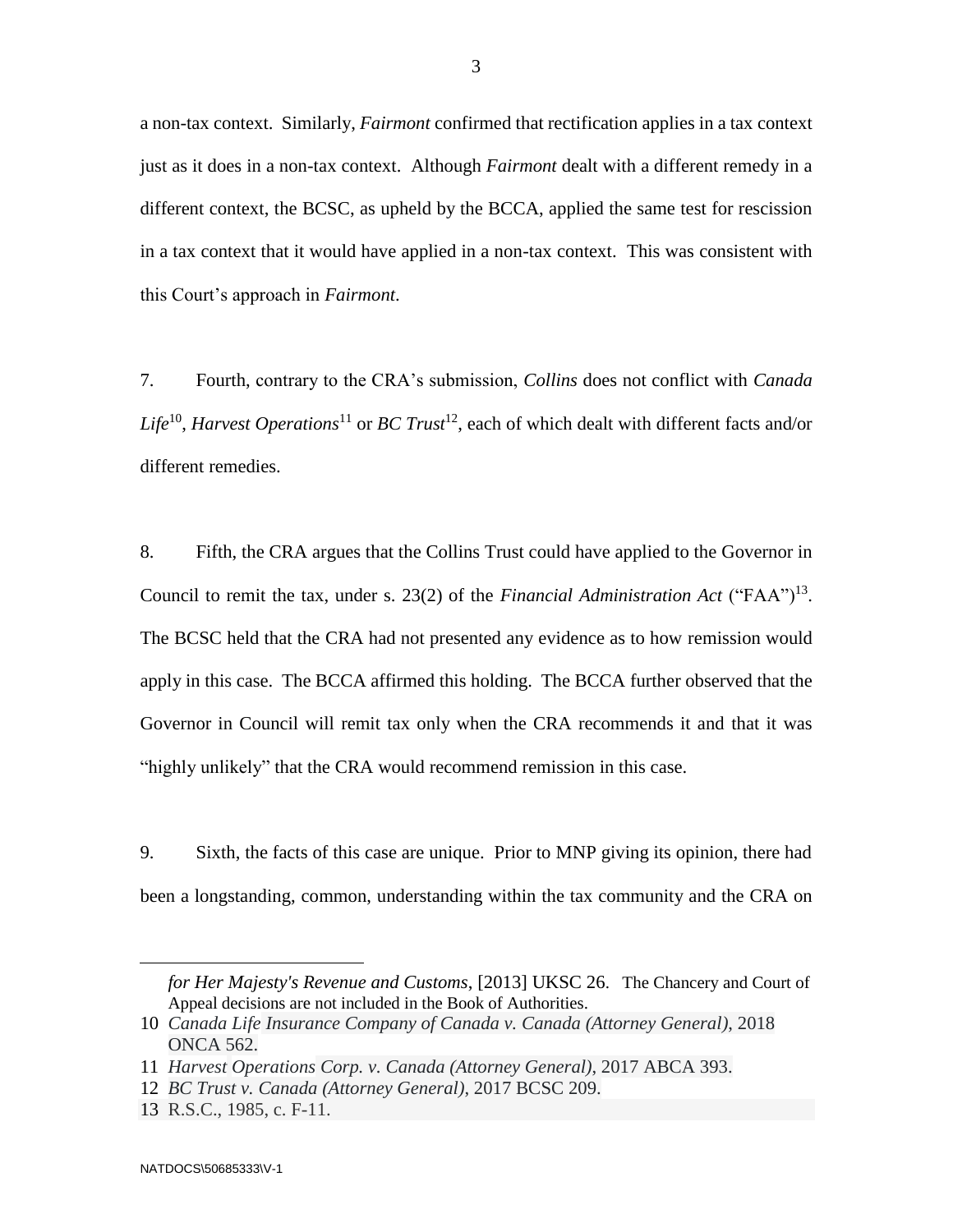the correct interpretation of s. 75(2). Then the TCC held that that understanding was incorrect and applied a new interpretation. Rather than applying the new interpretation on a go-forward basis, the CRA applied it retroactively to the Collins Trust. The BCSC in *Collins*, as affirmed by the BCCA, held that it was this unique set of facts that formed the basis for equitable rescission. Such a set of facts is unlikely to occur very often.

10. The CRA's application for leave to appeal should be dismissed.

#### **STATEMENT OF FACTS and DECISIONS OF THE LOWER COURTS**

11. Collins owned an operating business corporation ("Rite-Way"). Rite-Way was successful and had cash on hand. In 2008, to protect that cash from possible claims of future creditors, Collins implemented certain steps suggested by MNP. First, he established a new corporation, Engage Holdings Ltd. ("EHL") and the Collins Trust. EHL paid \$100 to subscribe for shares of Rite-Way and then sold them for \$100 to the Collins Trust. Rite-Way then paid its cash to the Collins Trust as dividends. The Collins Trust then lent the cash back to Rite-Way on a secured basis $^{14}$ .

12. The BCSC found that the purpose of these steps was to protect Rite-Way's cash from creditors without incurring income tax liability on the dividends and that these two aspects were of equal importance. On the basis of a common, general, undestanding among tax professionals and the CRA on the correct interpretation of s. 75(2), MNP wrote an unqualified opinion that that provision would apply so that the Collins Trust

<sup>14</sup> BCSC Reasons, paragraph 15, Applicant's Record, p. 10.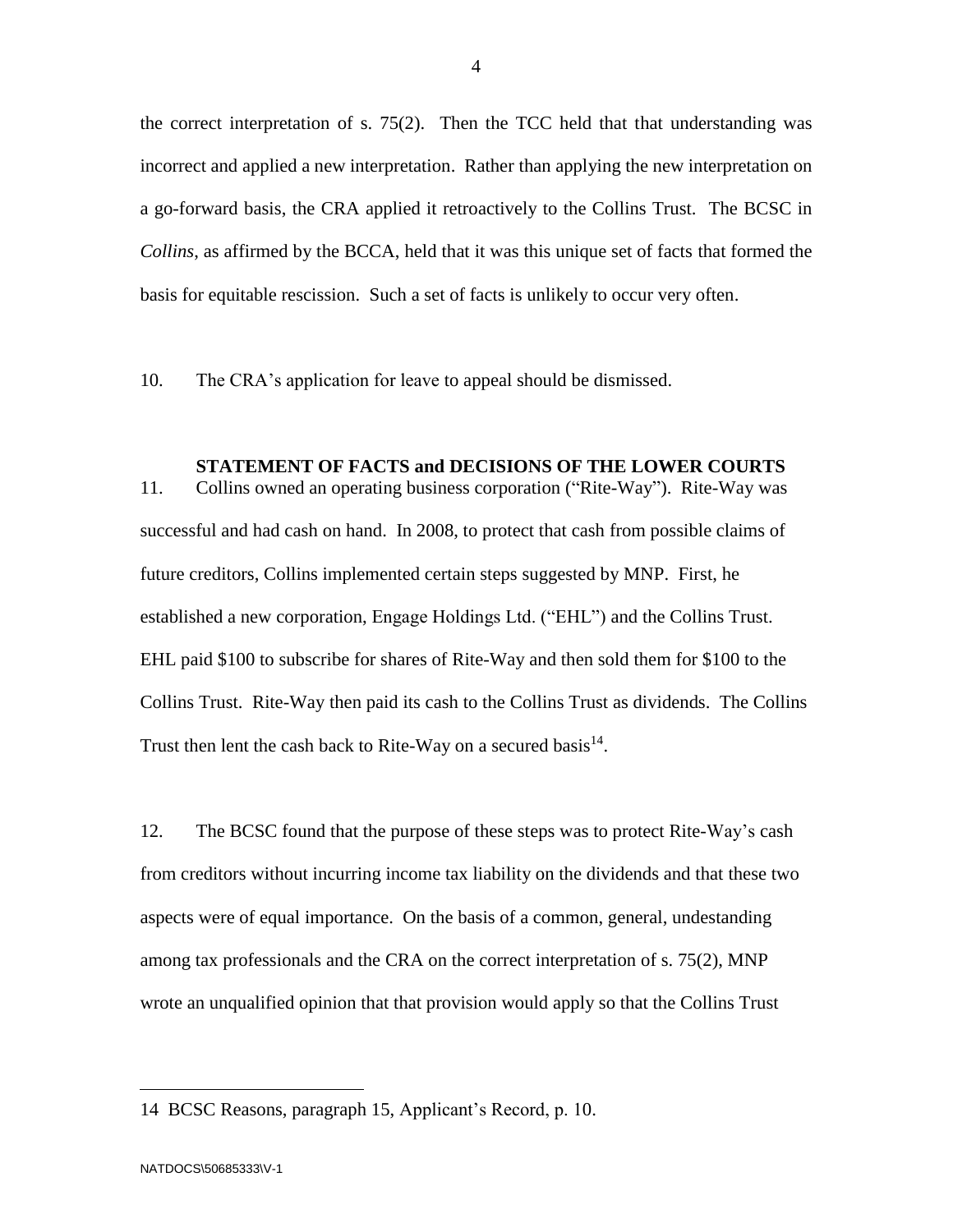would not be taxable on the dividends<sup>15</sup>. Collins would not have proceeded without that  $assurance<sup>16</sup>$ .

13. In 2011, the TCC in *Sommerer* held that the common, general interpretation of s. 75(2) was incorrect, so that s. 75(2) would not apply to trusts such as the Collins Trust. In 2012, the Federal Court of Appeal affirmed the TCC's interpretation. The CRA then reassessed the Collins Trust for tax on the Rite-Way dividends, on the basis that s. 75(2) did not apply to those dividends<sup>17</sup>. In light of *Sommerer*, the Collins Trust had no basis on which to appeal the reassessment to the TCC. Nor could the Collins Trust apply to the BCSC to rectify the documents implementing the various steps, because those documents recorded the intended transactions accurately<sup>18</sup>. The Collins Trust applied to the BCSC to rescind the dividends. The BCSC exercised its discretion and granted rescission; the BCCA found that there was no basis to interfere with the BCSC's exercise of its discretion.

#### **PART II – STATEMENT OF QUESTIONS IN ISSUE**

14. Does this case raise an issue of public importance?

<sup>15</sup> BCSC Reasons, paragraph 16, Applicant's Record, p. 11.

<sup>16</sup> *Id.* at paragraph 10, Applicant's Record p. 9.

<sup>17</sup> BCSC Reasons, paragraphs 20-22, Applicant's Record, pp. 13-14.

<sup>18</sup> The BCSC in *Collins* suggested that the Collins Trust had done an "end-run" around *Fairmont* by applying for rescission rather than rectification. The BCCA in *Collins* corrected that suggestion by noting that the Collins Trust had no basis on which to apply for rectification.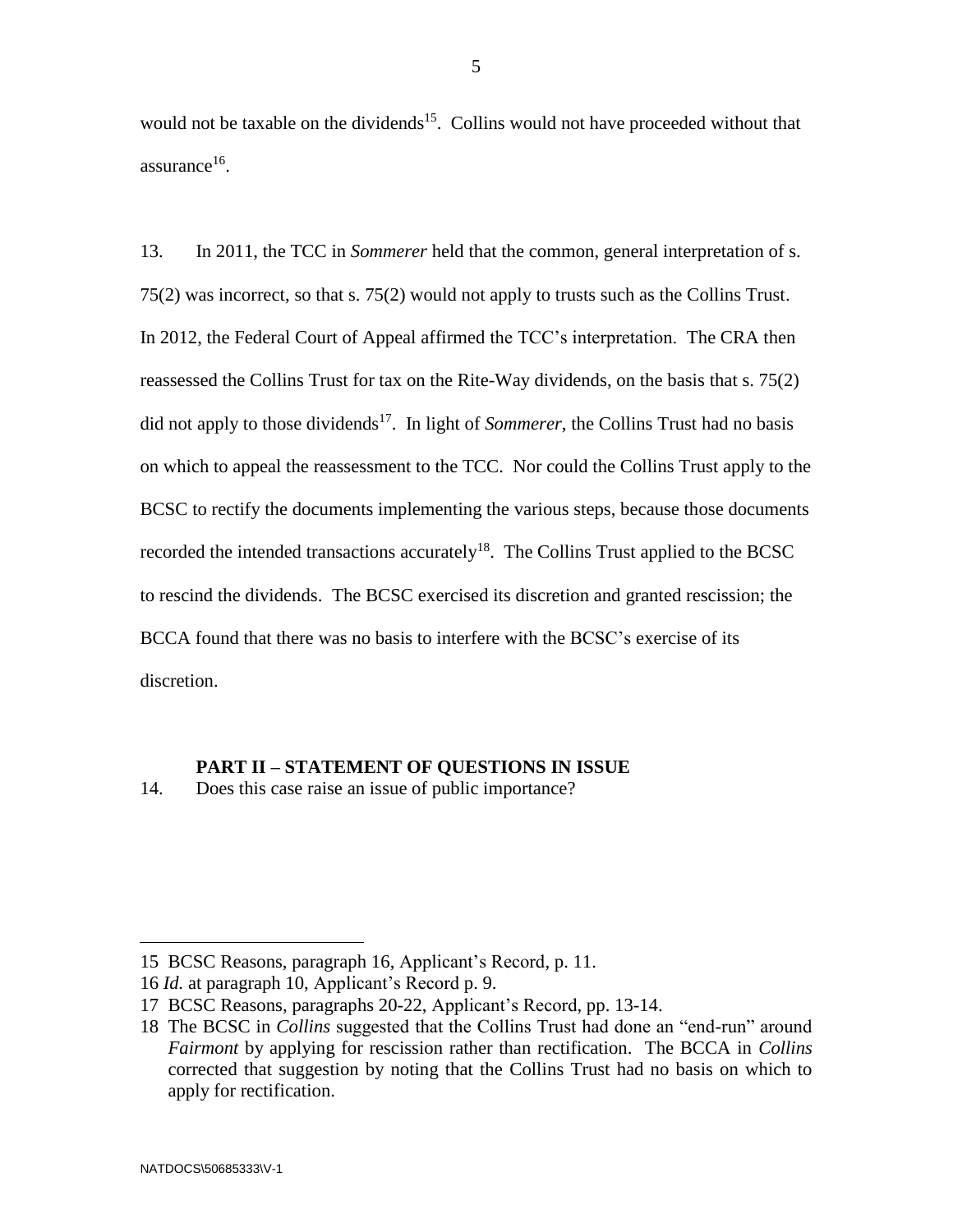#### **PART III – STATEMENT OF ARGUMENT**

15. In exercising its discretion to grant rescission the BCSC, as affirmed by the BCCA, applied the doctrine of equitable rescission for mistake, which goes back to at least 1681<sup>19</sup> and which the UKSC in *Pitt v. Holt* confirmed is applicable in a tax context as much as in a non-tax context. There is no Commonwealth decision that has declined to follow this aspect of *Pitt v. Holt*. In fact, that aspect has been applied in numerous other Commonwealth courts<sup>20</sup>, as well as in *Pallen*<sup>21</sup> and *Collins*. The CRA now invites this Court to develop an entirely new equitable doctrine, that would be unique in the

23. . . We note also that in *Pitt v Holt* ... HMRC contended that a mistake which related exclusively to tax could not in any circumstances be relieved. . . This submission was rejected by the Supreme Court as being much too wide and unsupported by principle or authority. . . .

21 *Re Pallen Trust*, 2014 BCSC 305, aff'd 2015 BCCA 222 ("*Pallen*").

<sup>19</sup> See John Newland, Treatise on Contracts within the Jurisdiction of Courts of Equity (Philadelphia: William P. Farrand and Co., 1808) Chapter XXVIII, 432-433, footnote (d), citing *Gee v. Spencer* (1681), 1 Vern. 32, 23 ER 286 (*Gee* is not included in the Book of Authorities). See especially *Henry [v. Armstrong](https://nextcanada.westlaw.com/Link/Document/FullText?findType=Y&serNum=1880175389&pubNum=0004910&originatingDoc=I10b717cebf4f63f0e0440003ba0d6c6d&refType=IC&originationContext=document&transitionType=DocumentItem&contextData=(sc.Search))* (1881), 18 Ch. D. 668 (Ch) at 669, followed in *Ogilvie v. Littleboy* (1897), 13 TLR 399 (CA), aff'd *Ogilvie v. Allen*, (1899), 15 TLR 294 (HL), which in turn was followed in *Pitt v. Holt* (*Henry* and the *Ogilvie* decisions are not included in the Book of Authorities).

<sup>20</sup> Singapore (*Bok v. Bol*, [2017] SGHC 316 at paragraph 85); Isle of Man (*The Estate Of Gubay v. Gubay*, May 23, 2018 (Ch) at paragraph 40)); Guernsey (*Hereward House Remuneration Trust v. Estera Corporate Trustees (Guernsey ) Ltd.*, [2019] GRC 075); Hong Kong (*Wong Chi Ching v. Bocom International Holdings Co Ltd.*, [2018] HKCFI 227 at paragraph 14); Australia (*Ballenden v. Bryant (No 2),* [2013] NSWSC 454 at paragraph 19). In the United States see *Stone v. Stone,* 29 [N.W.2d](https://1.next.westlaw.com/Link/Document/FullText?findType=Y&serNum=1947104901&pubNum=595&originatingDoc=I8661ffea53d111d997e0acd5cbb90d3f&refType=RP&originationContext=document&transitionType=DocumentItem&contextData=(sc.Keycite))  [271 \(Mich. SC 1947\)](https://1.next.westlaw.com/Link/Document/FullText?findType=Y&serNum=1947104901&pubNum=595&originatingDoc=I8661ffea53d111d997e0acd5cbb90d3f&refType=RP&originationContext=document&transitionType=DocumentItem&contextData=(sc.Keycite)) where the Court ordered rescission of a trust for a tax mistake on facts almost identical to those in *Collins*. See especially *Representation re Strathmullan Trust*, [2014] JRC 056 where the Court said: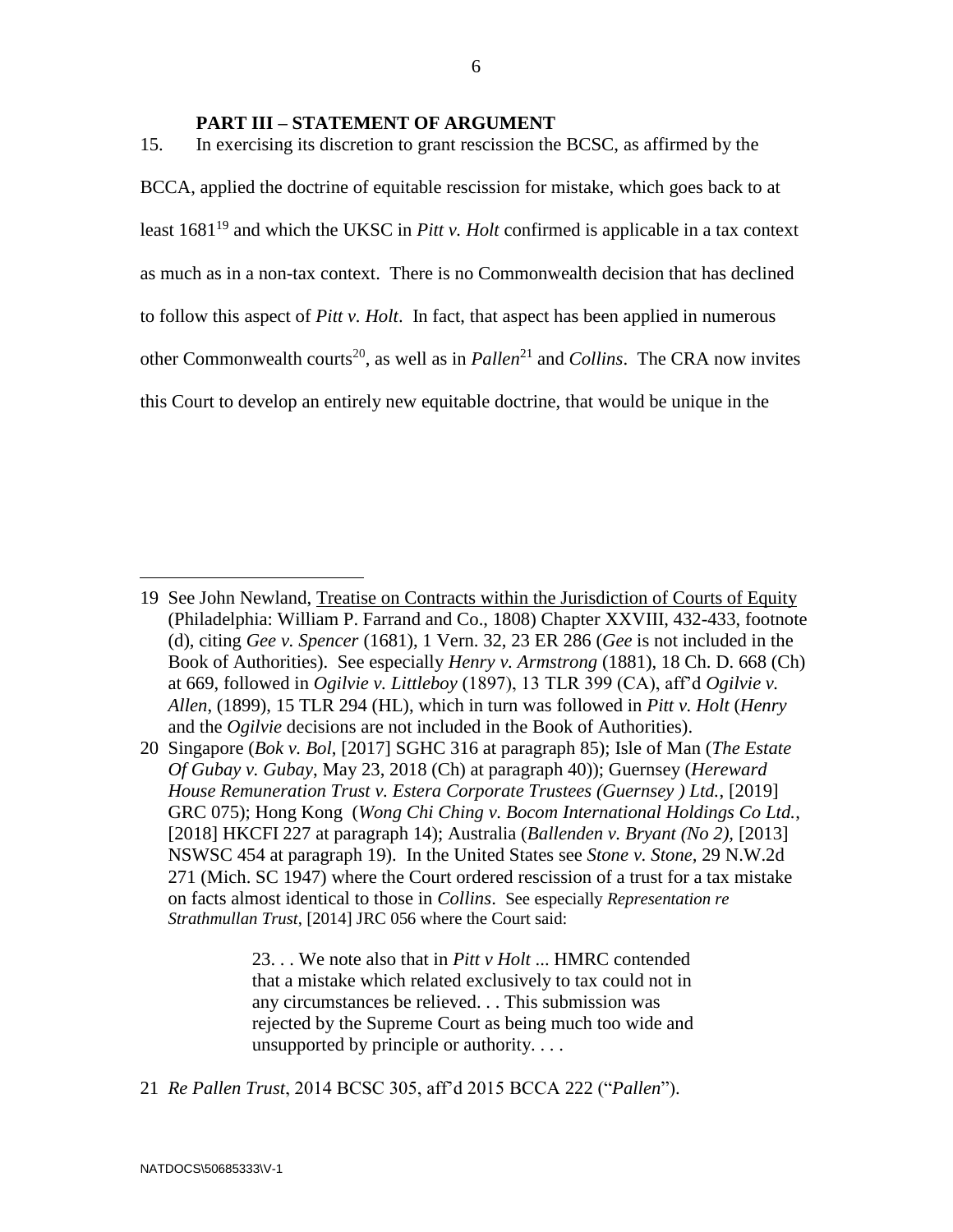Commonwealth, to be applied solely in a tax context. This Court should not accept that invitation.

# **(a) Equitable rescission for mistake is a long-standing remedy that has not deviated from its roots**

16. In *Juliar* the Ontario Court of Appeal ("OCA") applied rectification to correct a *transaction*, rather than the *expression* or the *recording* of that transaction in a document. In *Fairmont* this Court held that that was an error; rectification is confined to correcting documents; it does not correct transactions or their consequences.

17. In *Pitt v. Holt*, Mr. Pitt had received damages as compensation for a catastrophic injury. His wife obtained tax advice to invest the money in a trust, but the advice was wrong. When Mr. Pitt died, Mrs. Pitt was faced with a large tax assessment. She applied to the Chancery Division of the High Court of England to rescind the trust settlement on the basis of mistake. The High Court denied that application and its decision was upheld on appeal. On further appeal the UKSC granted the application. The UKSC held, applying *Ogilvie*, that a court has the equitable jurisdiction to rescind a voluntary transaction for mistake if the mistake caused the transaction to occur and was "sufficiently serious" to warrant rescission<sup>22</sup>. Critically, the UKSC affirmed that this test applies equally to tax and non-tax mistakes $^{23}$ .

 $\overline{a}$ 

7

<sup>22</sup> *Hartogs v. Sequent (Schweiz) AG*, [2019] EWHC 1915 (Ch) at paragraph 17, applying *Pitt v. Holt*.

<sup>23</sup> *Ibid*.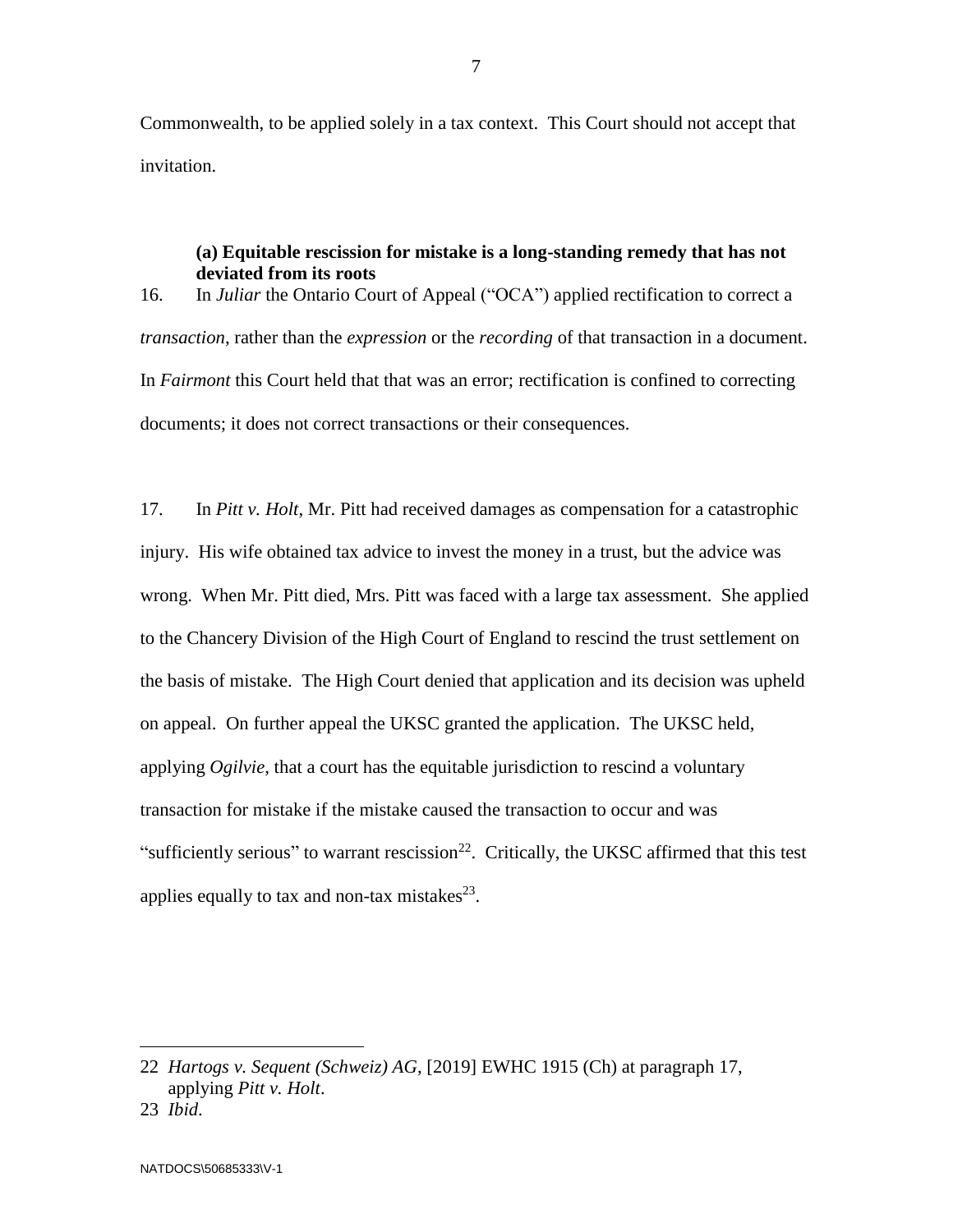18. In *Pallen*, the BCSC exercised its discretion and applied *Pitt v. Holt* to rescind a dividend. The BCCA upheld that decision. The facts in *Pallen* were, except for names and amounts, identical to the facts in *Collins*. The BCSC in *Collins* held that it was bound by *Pallen*. The BCCA in *Collins* held that *Fairmont* had not overruled *Pallen*. There are no Canadian decisions finding that *Pitt v. Holt* should not be applied here.

19. Thus, unlike rectification after *Juliar* and before *Fairmont,* the law of rescission as it stands today has not been broadened beyond its original scope. If anything, the UKSC in *Pitt v. Holt* went the other way, holding that the doctrine of rescission for mistake had been unduly narrowed by previous decisions that had excluded tax mistakes and needed to be expanded back to include them $^{24}$ .

#### **(b)** *Fairmont* **dealt with rectification, not rescission, in the context of a contract, not a dividend**

20. *Fairmont* dealt with rectification, not rescission. This Court held that rectification permits parties to correct the wording of a document to ensure it reflects accurately the actual terms of the transaction, even if the error arose in a tax context and even if correcting the error has a tax benefit. It held that rectification does not permit the parties to change the underlying transaction so as to achieve their intended tax consequence.

21. The UKSC came to the same conclusion in *Pitt v. Holt*, stating: "Rectification is a closely guarded remedy, strictly limited to some clearly-established disparity between the

<sup>24</sup> *Pitt v. Holt*, *supra*, at paragraph 132.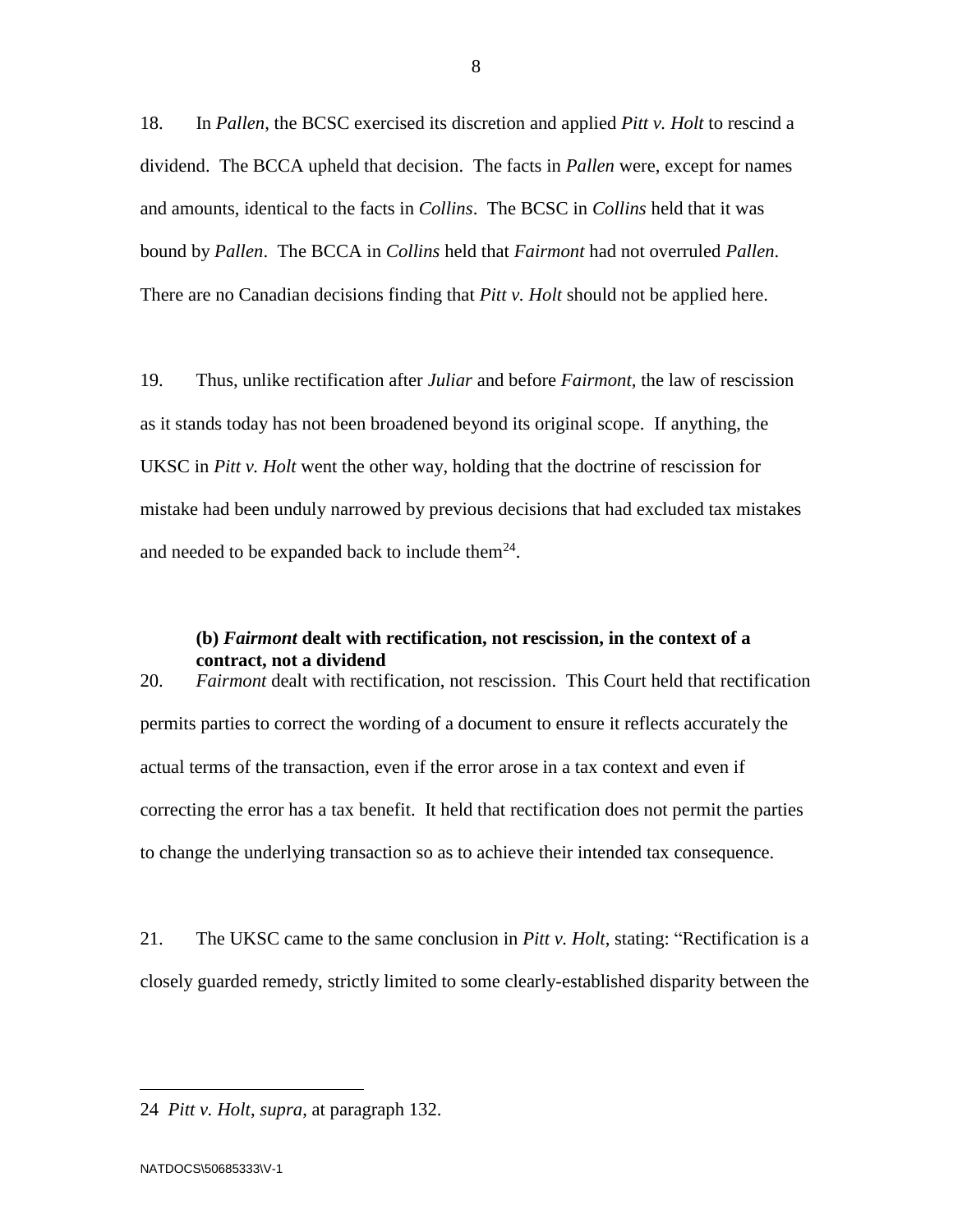words of a legal document, and the intentions of the parties to it. It is not concerned with consequences" [emphasis added]<sup>25</sup>.

22. On the other hand *Collins* deals with equitable rescisison for mistake, which holds that, if the consequences of a mistaken transaction are sufficiently serious, then a court may, in its discretion, set the transaction aside and return the parties to their original positions. Rectification and equtable rescission are distinct remedies that have different purposes, results and tests and operate in different contexts. As one author states: "Whilst the test for rescission sets a high threshold, in that it requires a "sufficiently serious" mistake, it also has a much wider scope than rectification, as it is not limited to any particular type of mistake"<sup>26</sup>.

23. In *Collins* the BCCA accepted this distinction:

56. . .I see no principled reason why different equitable remedies may not have different results, especially since rectification and rescission serve different purposes and have different effects. Rectification is limited to a clearly– established disparity between the words of a legal document and the intentions of the parties, and is not concerned with consequences. Rescission considers consequences to be relevant to the gravity of a mistake. [emphasis added]

24. Moreover, *Fairmont* involved a contract. *Pallen* and *Collins* each concerned a voluntary, unilateral, gratuitous, transfer: the declaration of a dividend. This Court has

<sup>25</sup> *Id.* at paragraph 131.

<sup>26</sup> Simon Douglas, "Misuse of Rectification in the Law of Trusts" (2018), 134 LQR 138 at 150.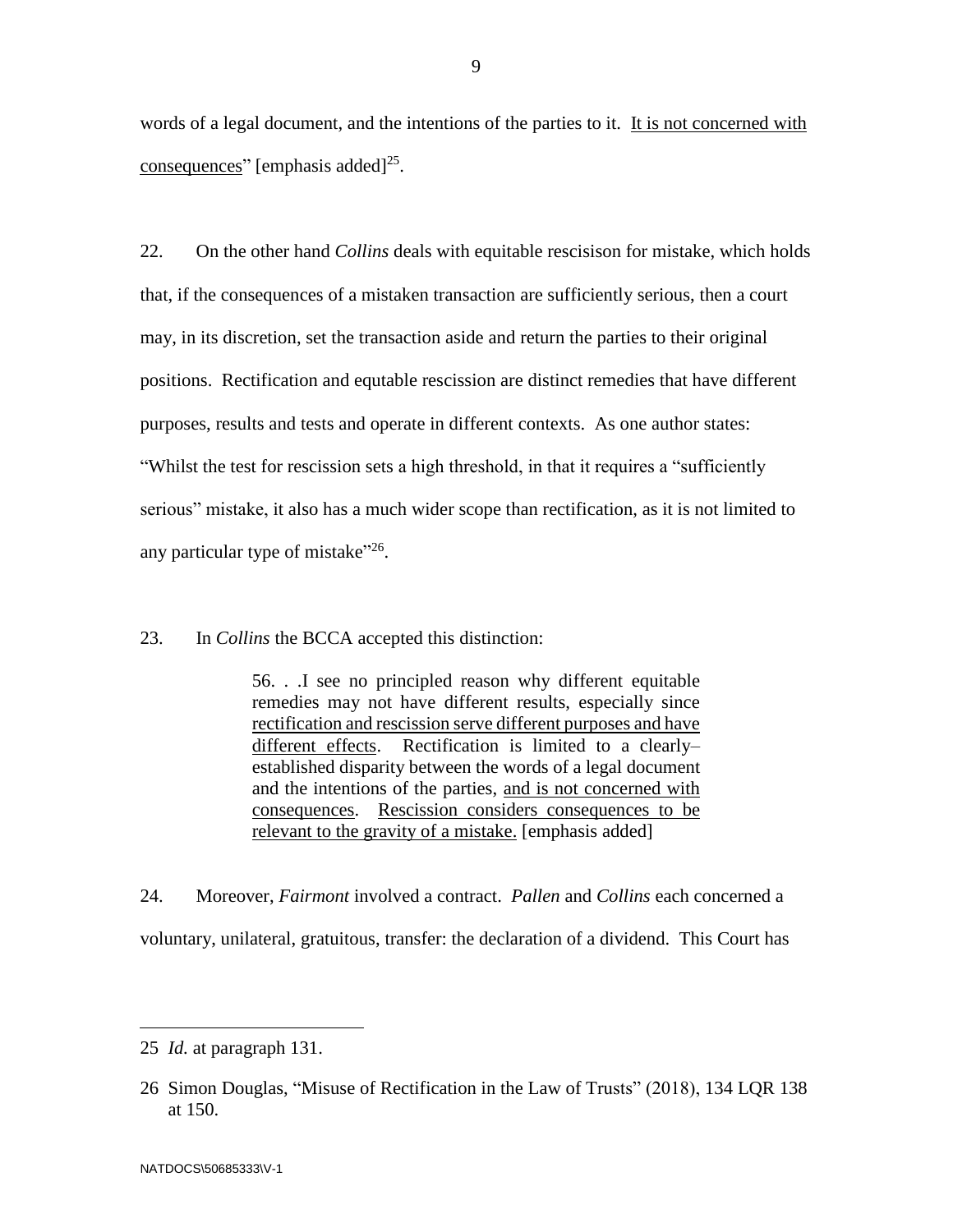likened dividends to a "gift"<sup>27</sup>. In *Pitt v. Holt*, the UKSC dismissed as "heterodox" the Crown's suggestion that rescission of contracts and rescission of voluntary transactions should be governed by the same principles<sup>28</sup>.

25. Accordingly, *Collins* is two steps removed from *Fairmont*: *Fairmont* involved

rectification rather than rescission and a contract rather than a dividend. *Fairmont* did

not overrule *Pallen* and does not apply to *Collins*. A 2018 article sets out the principle

for which *Fairmont* stands and its irrelevance to equitable rescission<sup>29</sup>:

While some may interpret *Canada Life* and *Harvest Operations* as applying *Fairmont Hotels* beyond rectification to all equitable relief, rescission and rectification are distinct remedies that require separate analysis. The same brush cannot be used to paint all equitable remedies in the tax context. . .It follows that other distinct remedies, such as rescission, remain available following *Fairmont Hotels*. [emphasis added]

130. The rule in *Pitt v Holt* applies to transactions where the defendant has not given consideration for what it has received from the claimant. The law does not bestow the same sanctity on voluntary transactions as it does on contracts and therefore it is possible to rescind a gift on the basis of unilateral mistake in circumstances where it would not be possible to rescind a contract; per Lord Walker in *Pitt v Holt* at [114]. [emphasis added]

29 Jeremie Beitel, Carrie Aiken, Rami Pandher & Britta Graversen, "Current Cases" (2018), 66 Can. Tax J. 919 at 940. See to the same effect Robert A. Neilson and Ashvin R. Singh, "When is the Equitable Remedy of Rescission Available? Implications of the British Columbia Court of Appeal's Decision in *Collins Family Trust*", Tax Litigation (Federated Press), Vol. XXIII, No. 3, 2020, 2.

 $\overline{a}$ 27 *McClurg v. Minister of National Revenue*[, \[1990\] 3 S.C.R. 1020](https://nextcanada.westlaw.com/Link/Document/FullText?findType=Y&pubNum=6407&serNum=1990313885&originationContext=document&transitionType=DocumentItem&contextData=(sc.Search)) at paragraph 29.

<sup>28</sup> *Pitt v. Holt*, *supra*, at paragraphs 114-115. See *Co-operative Bank plc v. Hayes Freehold Ltd (in liquidation)*, [2017] EWHC 1820 (Ch):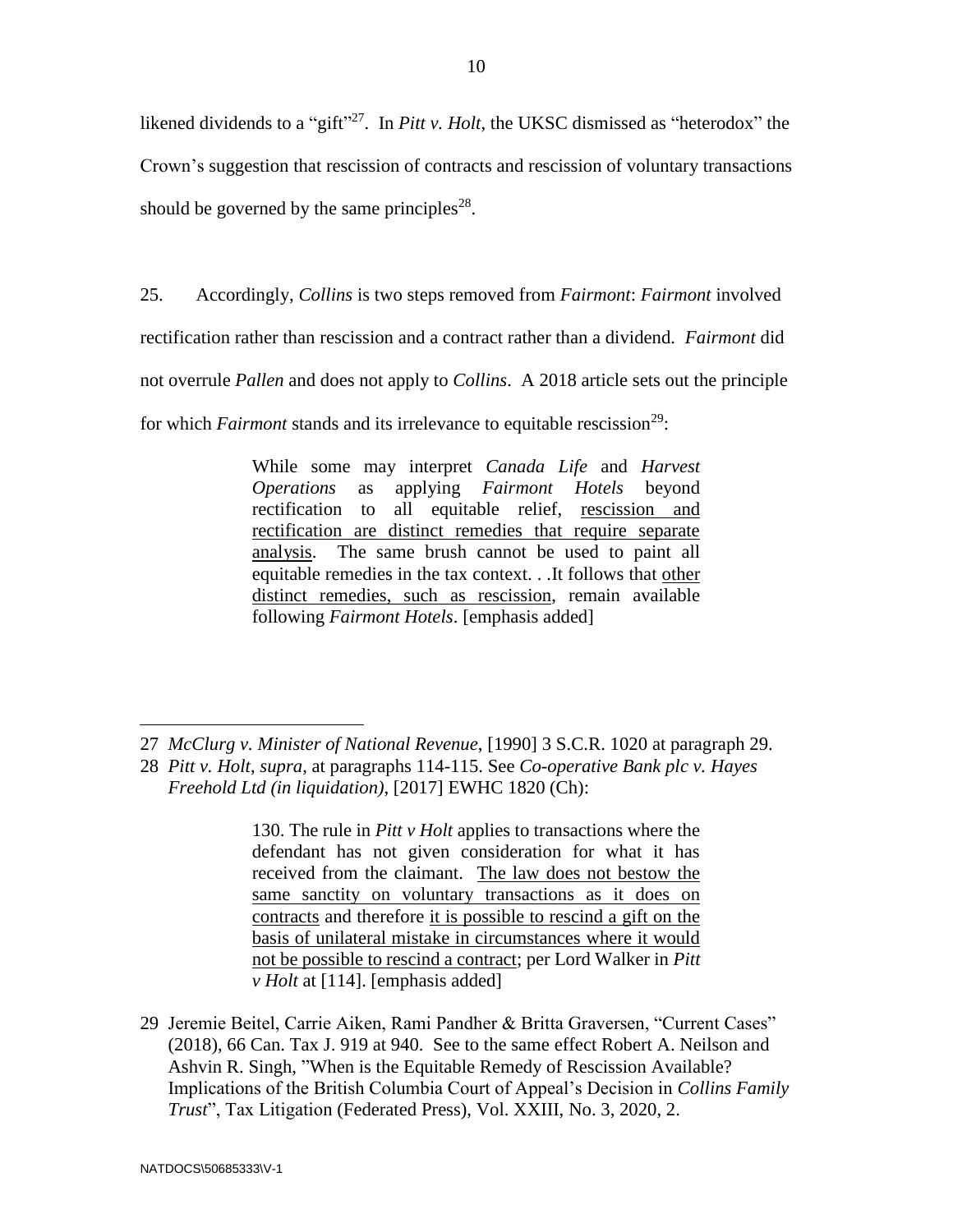**(c) Rescission applies in a tax context just as it does in a non-tax context** 26. The CRA points to certain statements in *Fairmont* that, when read by themselves, appear to create a very broad rule that a court cannot grant equitable relief in a tax context. However, one cannot read those isolated statements without considering *Fairmont*'s context, the facts and the principles at issue. In *Fairmont* this Court was faced with a line of cases, stemming from *Juliar*, that had expanded rectification beyond its original purpose and scope. This Court was at pains to explain why *Juliar* was too broad and why rectification should be brought back to its original scope.

27. In *Collins* the BCCA held that, despite those broad statements in *Fairmont*, the *ratio* of *Fairmont* is this: if the facts meet the test for rectification, then it should be granted, even if that saves the petitioner tax. If the facts do not meet that test, then rectification should not be granted, even if that means the petitioner will pay an unexpected  $\text{tax}^{30}$ .

28. The BCCA's understanding of *Fairmont* is correct. In *Fairmont* this Court held that the test for rectification "is to be applied in a tax context just as it is in a non-tax context"  $31$ .

29. In *Collins* the BCSC followed *Pallen* and exercised its discretion to apply equitable rescission for mistake to the Rite-Way dividends, but expressed some hesitation in doing so, on the basis that *Fairmont* may have overruled *Pallen*. The BCCA, with no

<sup>30</sup> *Collins* (BCCA) at paragraphs 45, 47, 50, Applicant's Record, pp. 65-67.

<sup>31</sup> At paragraph 25.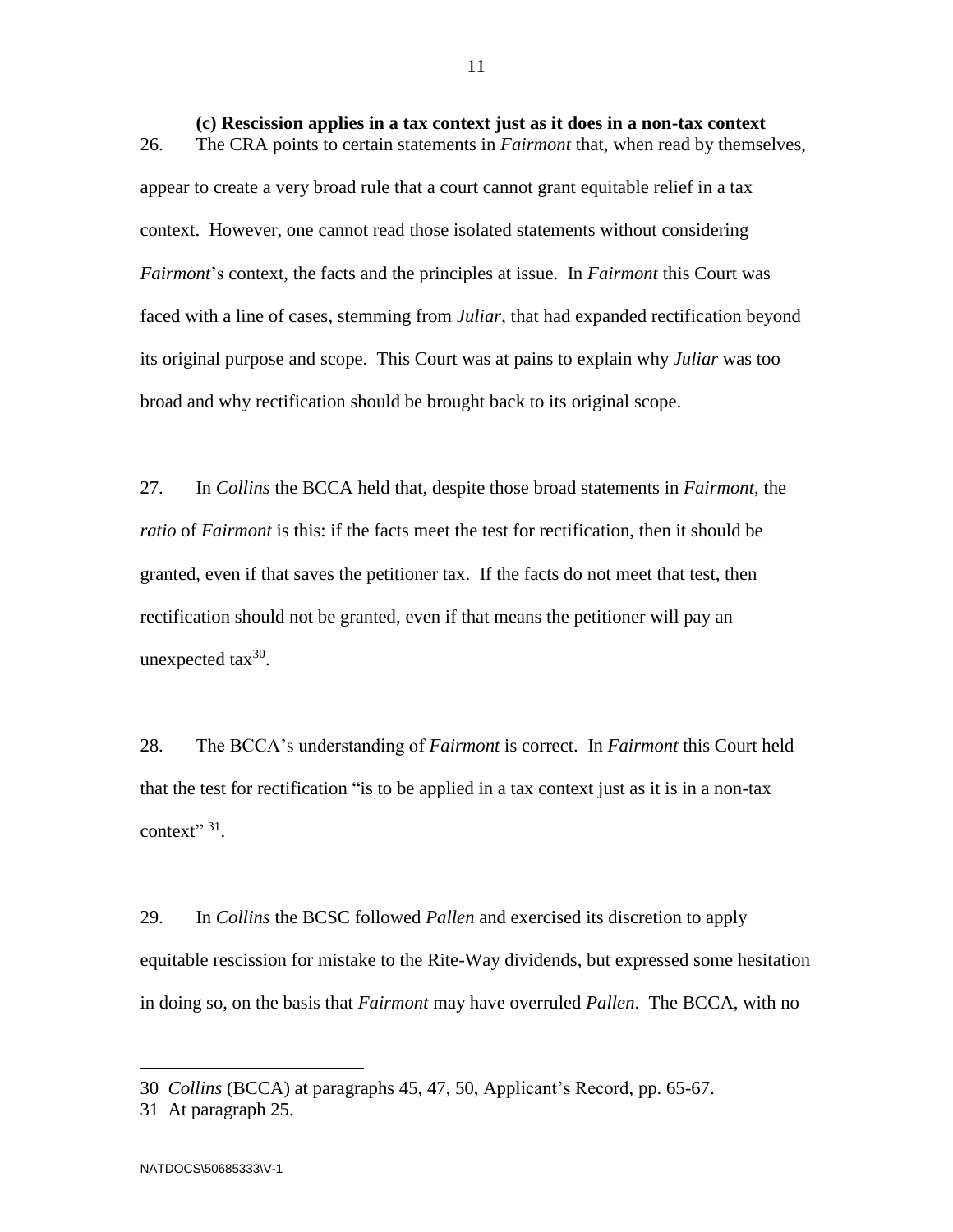hestitation, agreed with the BCSC's exercise of its discretion. The BCCA held that the BCSC's decision to grant rescission was appropriate on the facts and consistent with *Pitt v. Holt, Pallen* and *Fairmont*<sup>32</sup>, because rescission for mistake applies in both a tax and non-tax context.

#### **(d)** *Collins* **does not conflict with** *Canada Life***,** *Harvest Operations* **or** *BC Trust*

30. The CRA submits that *Canada Life*, as well as *Harvest Operations* and *BC Trust*, conflict with *Pallen* and *Collins*. This is not correct.

31. In *Canada Life* and *Collins* the OCA and the BCCA held that their respective decisions did not conflict with each other. The OCA held that *Pallen* and *Pitt v. Holt* were distinguishable because *Canada Life* involved a contract rather than a gratuitous transfer:

> 88 In my view, it is unnecessary to determine whether *[Re](https://nextcanada.westlaw.com/Link/Document/FullText?findType=Y&pubNum=6407&serNum=2036311063&originationContext=document&transitionType=DocumentItem&contextData=(sc.Search))  [Pallen Trust](https://nextcanada.westlaw.com/Link/Document/FullText?findType=Y&pubNum=6407&serNum=2036311063&originationContext=document&transitionType=DocumentItem&contextData=(sc.Search))* is good law following the Supreme Court's decision in *[Fairmont Hotels](https://nextcanada.westlaw.com/Link/Document/FullText?findType=Y&pubNum=6407&serNum=2036471581&originationContext=document&transitionType=DocumentItem&contextData=(sc.Search))*, or whether *Pitt v. Holt* should be followed in Ontario. . .This was not a gratuitous transfer; rather, CLICC GP's transfer of its assets occurred as part of a transaction between related entities. The transfer was effected under a contract. . . [emphasis added]

32. In *Collins* the BCCA rejected the CRA's submission that it should follow *Canada Life*, noting that that was a contract case whereas *Collins* was a case of a voluntary disposition of money<sup>33</sup>.

<sup>32</sup> *Collins* (BCCA) at paragraphs 52-55, Applicant's Record, pp. 68-69.

<sup>33</sup> At paragraph 59.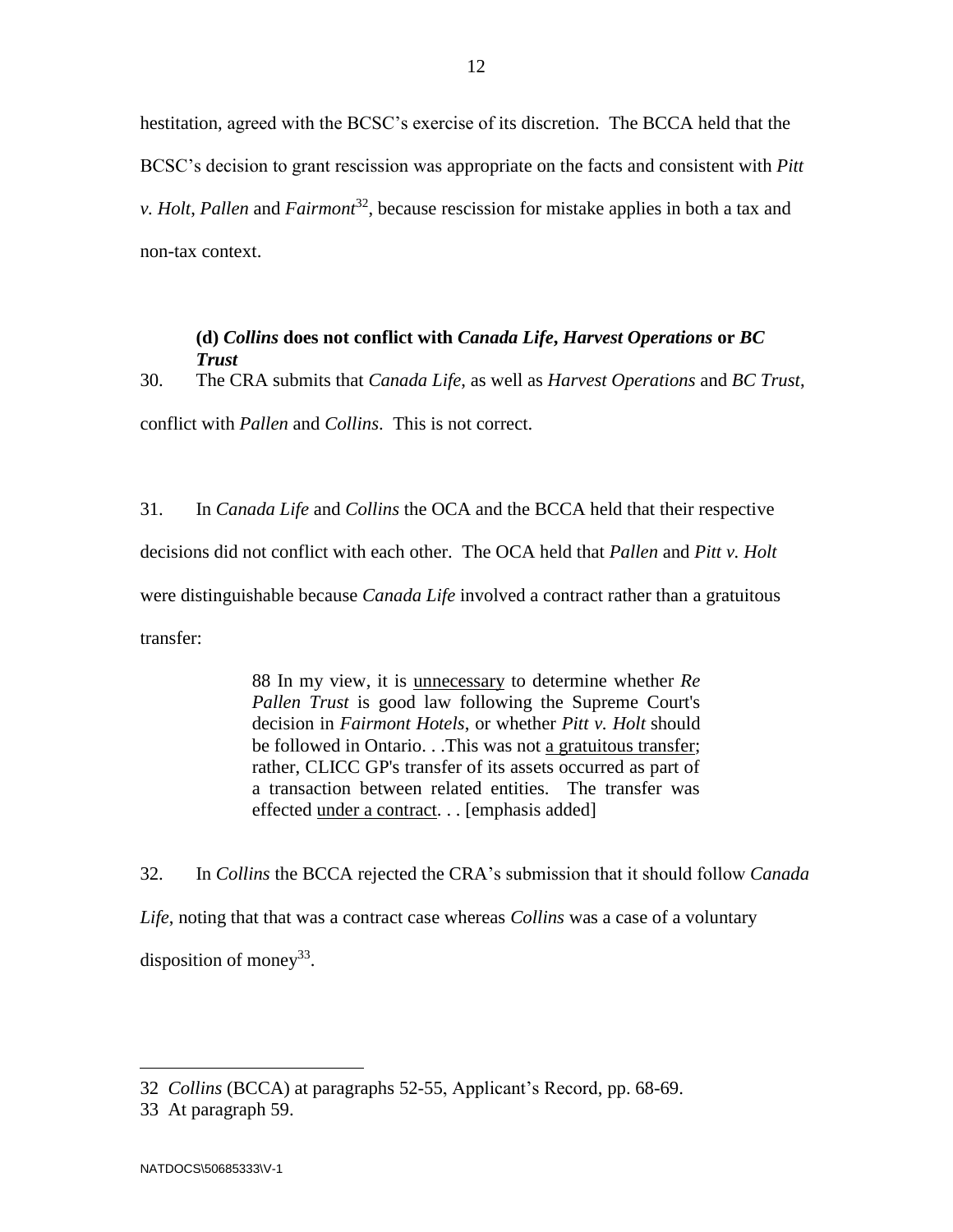33. After reviewing *Canada Life*, *Harvest Operations* and *BC Trust* the BCCA in

*Collins* said:

62 In my opinion, these cases simply demonstrate that an equitable remedy such as rescission will not be available where the parties are not seeking to be restored to their original position but rather to alter their transaction in order to achieve their intended tax objective. They do not analyse *[Fairmont](https://nextcanada.westlaw.com/Link/Document/FullText?findType=Y&pubNum=6407&serNum=2040493099&originationContext=document&transitionType=DocumentItem&contextData=(sc.Keycite))* in the context of a proper claim for rescission as in these appeals. [emphasis added]

34. The CRA's submission that there are conflicting decisions requiring this Court's intervention is incorrect.

# **(e) The CRA did not submit evidence to show that remission under the FAA was a practical remedy**

35. In *Canada Life* the OCA held that rescission should not be granted because the

petitioner could apply under the FAA for remission of the tax payable. The CRA argues

that the BCSC and BCCA in *Collins* should have followed that finding from *Canada* 

*Life*.

36. In *Collins* the BCSC did not reject that finding from *Canada Life* as a matter of

principle; it held that the CRA had not presented any evidence as to how remission would

apply on the facts of the case:

105. The availability of an alternative remedy under s. 23 of the *FAA* is merely a factor to take into account in the discretionary analysis of whether to grant rescission. . . I have no evidence whatsoever regarding the procedure or conditions applicable to such a remedy or of the position the CRA is likely to take if such remedy was pursued. I am completely unable to determine if it is a realistic alternative remedy. Accordingly, its availability does not change the result. [emphasis added]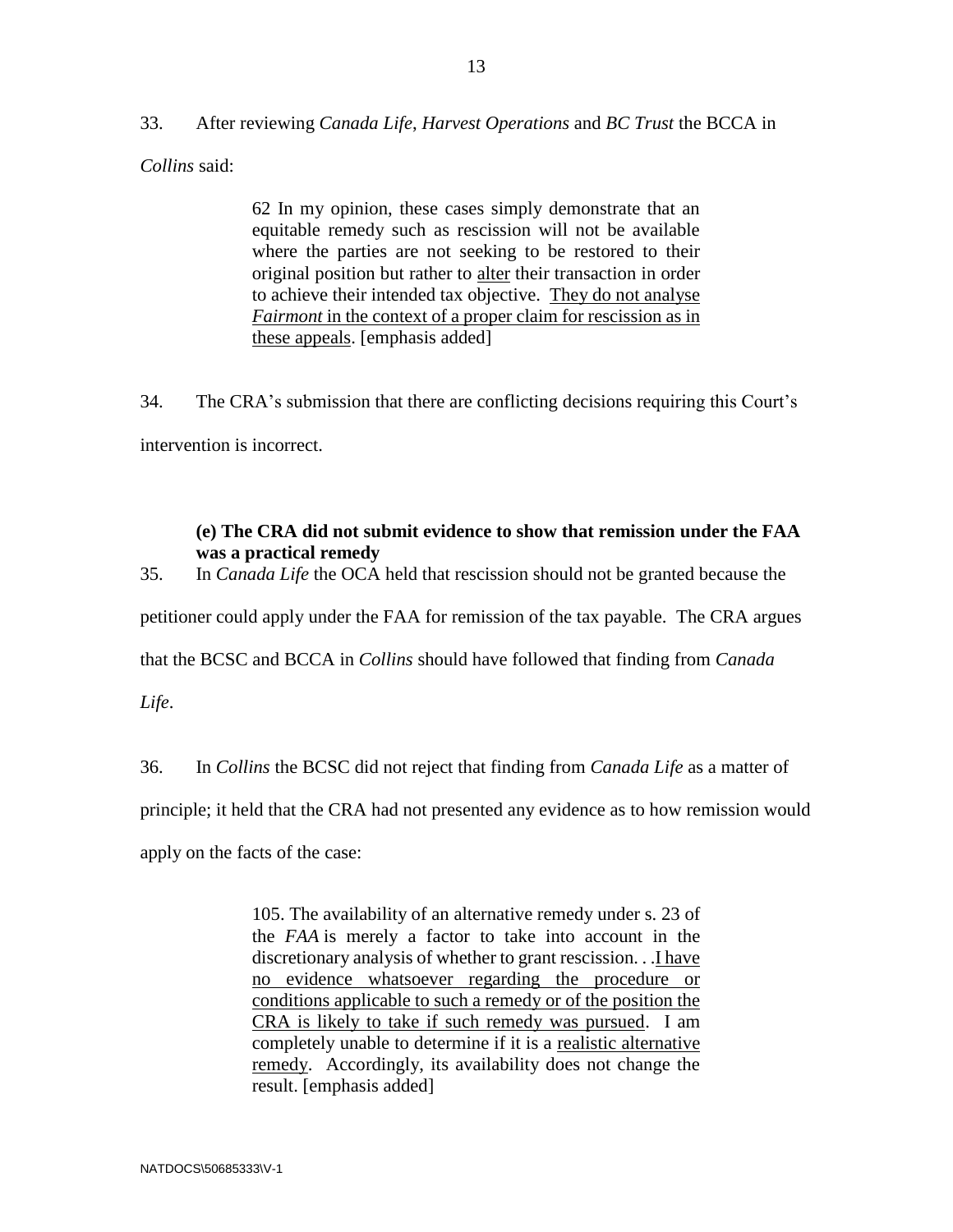# 37. The BCCA affirmed this aspect of the BCSC's decision:

86. . .I see no basis for this court to interfere with the chambers judge's conclusion in this case that the availability of an alternative remedy under s. 23 of the *Financial Administration Act* did not change the result. In essence, he placed the onus on the appellant to establish that an application to government for remission was a practical alternative, *an onus that was not met*. . . [emphasis added; italics in original]

38. Accordingly, the CRA is not correct in suggesting that there is a conflict in the law on this point; it is simply a question of evidence. In each case the CRA has the onus of proving that remission is more than a theoretical alternative and that, on the facts of the specific case, it may be a real, practical alternative. In *Canada Life* the CRA met that onus; in *Collins* it did not.

39. With respect, the CRA is not being candid. The CRA is suggesting that there is some possibility that the Governor in Council might remit tax to the Collins Trust, when under s. 23(2) of the FAA, such remission depends on the CRA's recommendation. The BCCA, in a comment that is confirmed by the very fact that the CRA has sought leave to appeal, said:

> 87 I agree with the respondents that in light of CRA's position on the trusts, it is highly unlikely that the Minister would recommend a remission of tax. [emphasis added]

40. The CRA's submissions go even further and suggest that the mere *possibility* of remission makes it a sufficient alternative remedy, regardless of whether it is a practical remedy. If this Court were to accept that suggestion, then rectification and rescission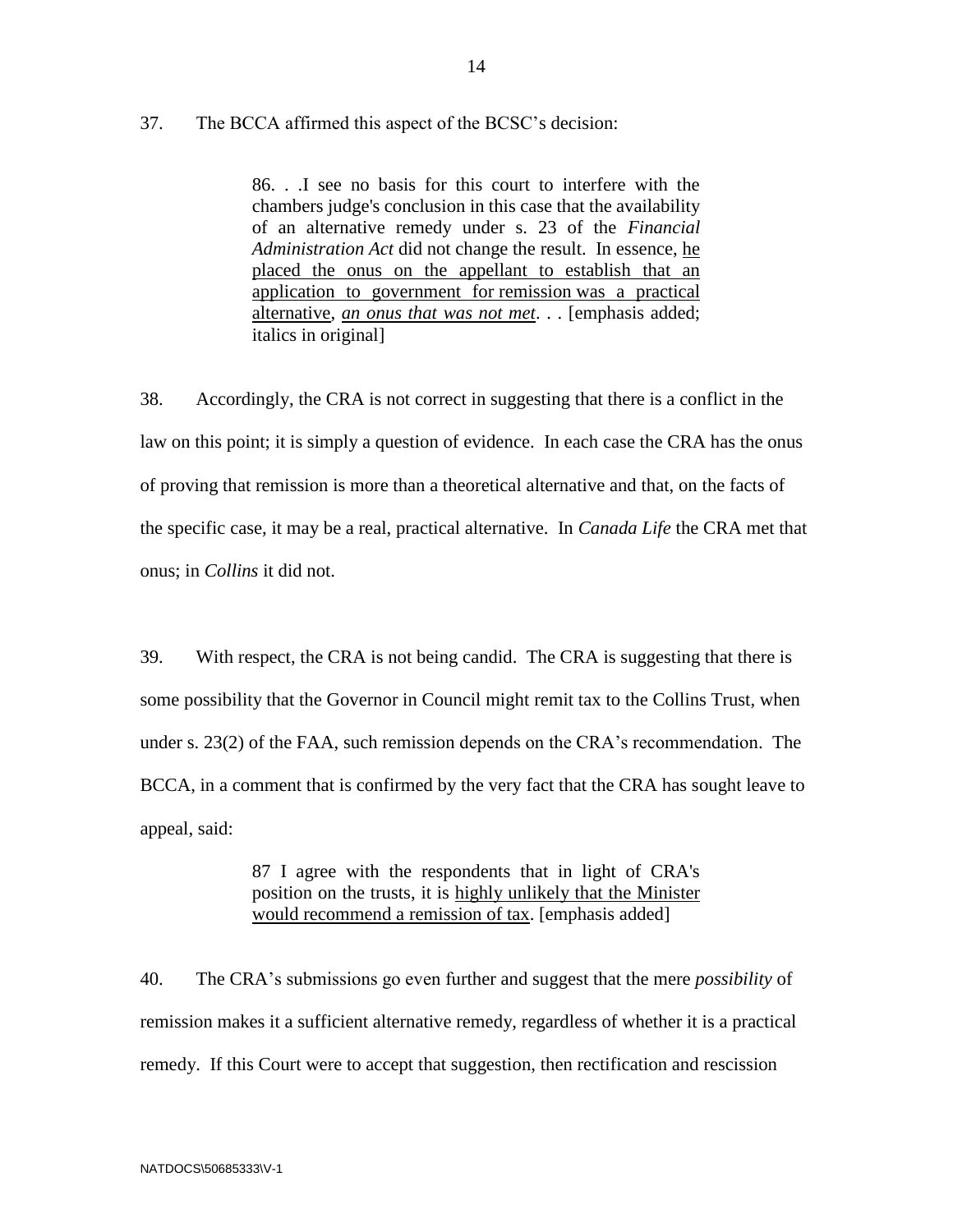could *never* be granted in a tax context, under *any* circumstance. *Fairmont* did not say that.

#### **(f) The facts in** *Collins* **are unique**

41. At paragraph 40 of its Memorandum the CRA invites this Court to create a test for rescission for tax mistake that meets three principles. The CRA's first principle would deny rescission, indeed any equitable relief, for *any* mistake as to tax consequences. This would be the opposite of the *ratio* of *Pitt v. Holt* and contrary to what this Court said in *Fairmont*.

42. The second principle, clean hands, is not at issue in this case. Prior to MNP giving its opinion to Collins that s. 75(2) would apply, there had been a longstanding, common understanding among tax professionals and the CRA that s. 75(2) would apply to the Collins Trust. Then the TCC in *Sommerer* developed a new interpretation of s. 75(2), such that it did not apply to the Collins Trust. Rather than applying that new interpretation on a go-forward basis, the CRA applied it retroactively to reassess the Collins Trust for tax on the Rite-Way dividends. The BCSC in *Pallen*, as affirmed by the BCCA in both *Pallen* and *Collins*, held that it was this unique set of facts that formed the basis for equitable rescission. In *Collins* the BCCA stated:

> 70. . .Significant in my view were these key findings by Justice Masuhara in *[Pallen Trust](https://v3.taxnetpro.com/Document/I168a1e0cfc116a1ee0540021280d79ee/View/FullText.html?originationContext=document&transitionType=DocumentItem&contextData=(sc.Search))* that were upheld on appeal:

> > [57] … A key determinant in this case is the common general understanding as to the operation of s. 75(2) by income tax professionals and CRA as well as my finding that CRA would not have sought to reassess the Trust prior to *Sommerer*. This aspect of the case in my view is what takes the case into the zone of unfairness…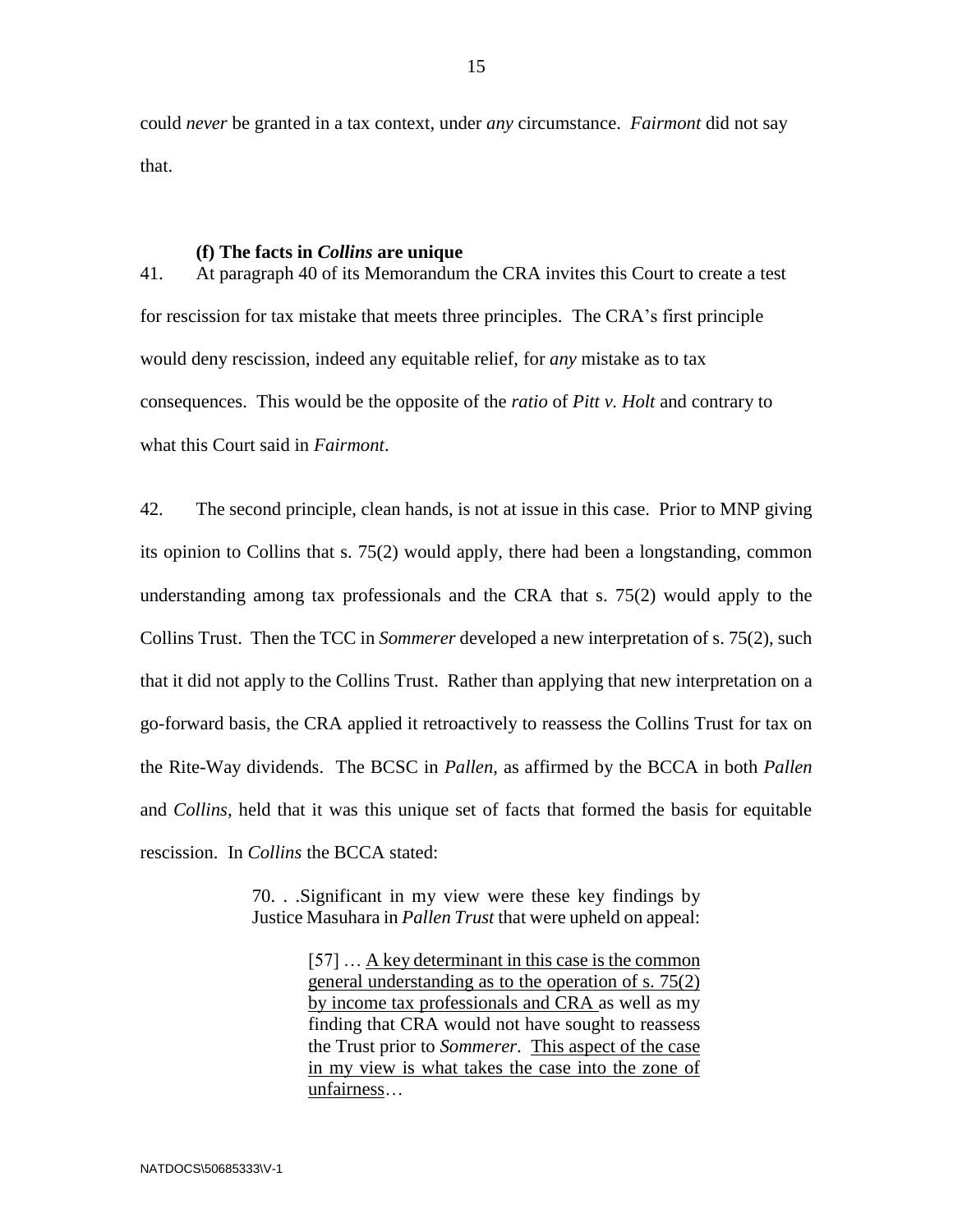71 The chambers judge [in *Collins*] explicitly endorsed Justice Masuhara's finding that the reason for the audits and reassessments in these cases was the change in the interpretation of s. 75(2) resulting from *[Sommerer](https://v3.taxnetpro.com/Document/Ia17504efa98a08c7e0440003baa9c40c/View/FullText.html?originationContext=document&transitionType=DocumentItem&contextData=(sc.Search))*. In doing so, he considered evidence of CRA concerns and opinions about these kinds of plans being tax avoidance transactions going back to 2009 or earlier, but found the evidence that it took no steps to audit or reassess the trusts until after *[Sommerer](https://v3.taxnetpro.com/Document/Ia17504efa98a08c7e0440003baa9c40c/View/FullText.html?originationContext=document&transitionType=DocumentItem&contextData=(sc.Search))* to be significant (at para. 47). [emphasis added]

43. Normally, this Court would not grant leave in a case with facts that are unlikely to be repeated  $34$ .

43. The third principle, dealing with alternative remedies, is addressed in paragraphs

35 to 40 above.

#### **Conclusion**

44. Leave to appeal should be dismissed.

#### **PART IV – SUBMISSIONS ON COSTS**

45. The Respondents request costs.

<sup>34</sup> The CRA's Memorandum cites *Fiducie Financière Satoma v. Canada*, 2018 FCA 74. On facts that are ostensibly similar to *Collins* the FCA held that, under the general anti-avoidance rule ("GAAR"), the Satoma trust was taxable on dividends it received. The CRA does not cite *Satoma* in support of any particular argument. In *Collins* both the BCSC and the BCCA found that *Satoma* was not relevant for three reasons: the CRA had not reassessed the Collins Trust under GAAR; the facts in *Satoma* were materially different than those in *Collins*; and the concepts of "abuse" under GAAR and "aggressive tax planning" in equity were distinct. Moreover, in light of *Satoma*, it is highly unlikely that any future taxpayer will create a trust to receive dividends, thus reinforcing how unique the facts are in *Collins*.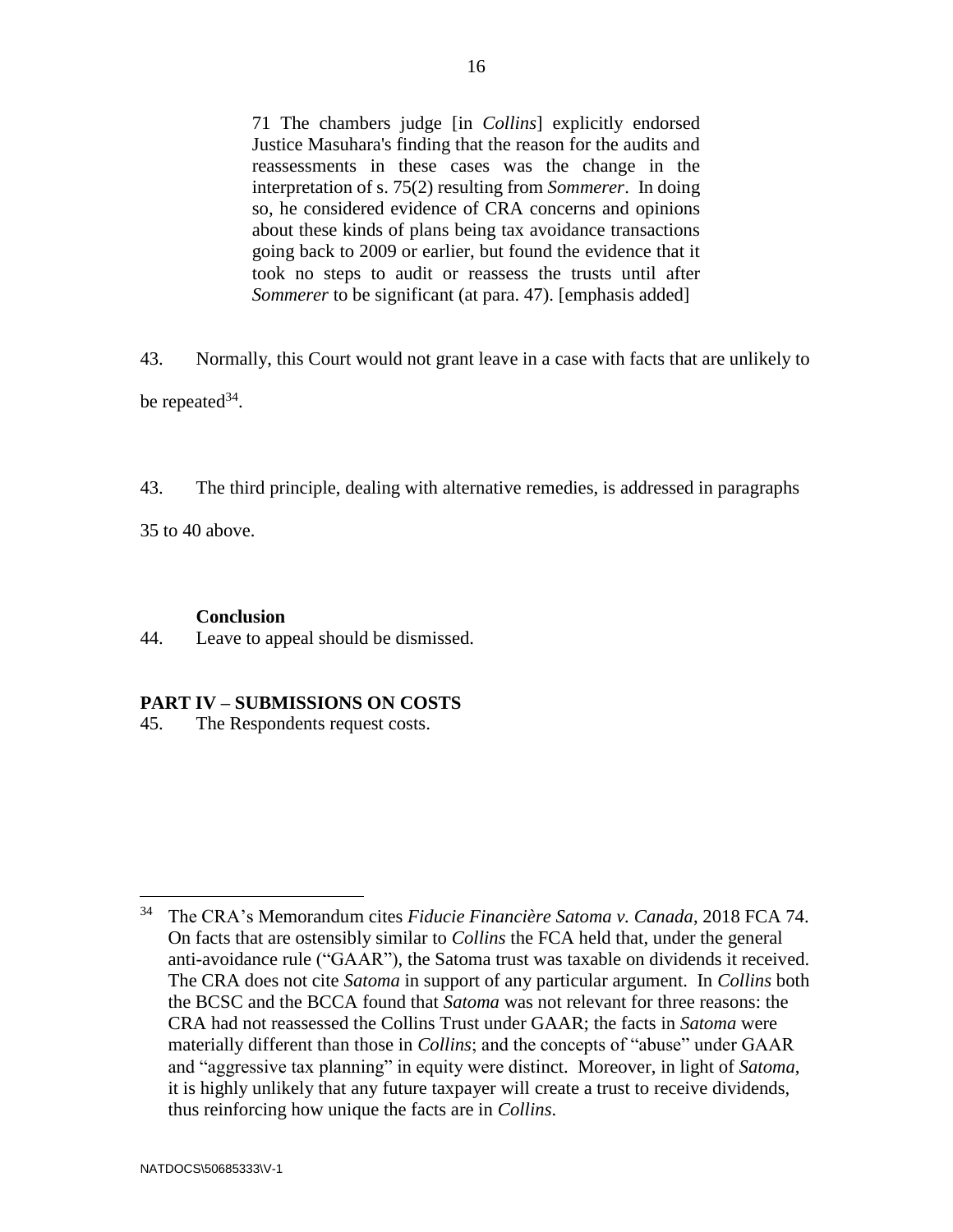#### PART V - ORDER SOUGHT

The Respondents request that the application for leave to appeal be dismissed, 46.

with costs.

# ALL OF WHICH IS RESPECTFULLY SUBMITTED this 16<sup>th</sup> day of December, 2020

DENTONS CANADA LLP

NATDOCS\50685333\V-1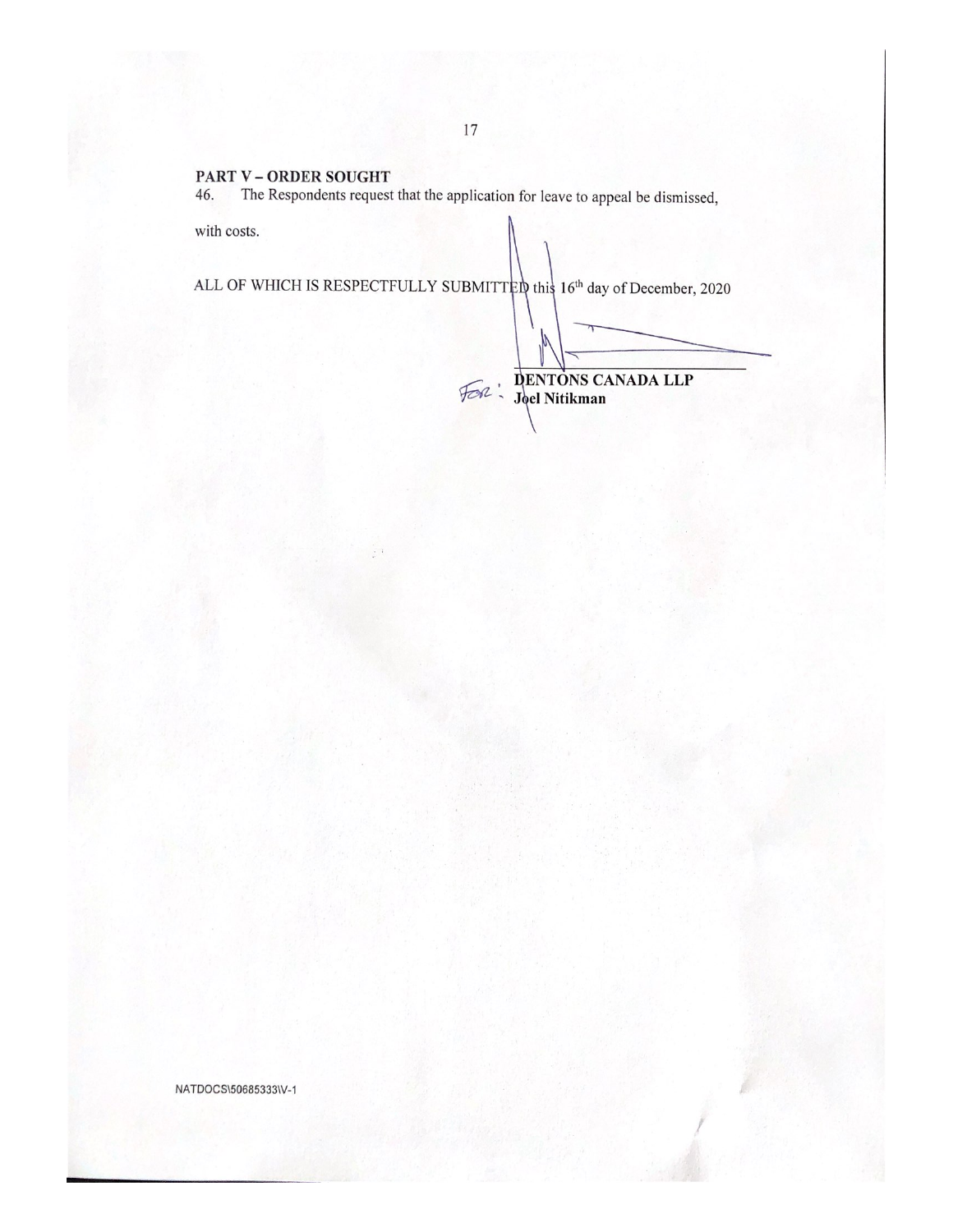# **PART VI – TABLE OF AUTHORITIES AND STATUTORY PROVISIONS (hyperlinked)**

| <b>Cases Authorities</b>                                                                      | <b>Referred to in</b><br><b>Memorandum</b><br>of Argument<br>at Para(s): |
|-----------------------------------------------------------------------------------------------|--------------------------------------------------------------------------|
| Ballenden v. Bryant (No 2), [2013] NSWSC 454 at paragraph 19                                  | 15                                                                       |
| BC Trust v. Canada (Attorney General), 2017 BCSC 209                                          | 7, 30, 33                                                                |
| <b>Bok v. Bol, [2017] SGHC 316 at paragraph 85</b>                                            | 15                                                                       |
| Canada (Attorney General) v. Fairmont Hotels Inc., 2016 SCC 56                                | 3, 4, 5, 6, 16,<br>18, 19, 20, 24,<br>25, 26, 27, 28,<br>29, 40, 41      |
| Canada (Attorney General) v. Juliar, 2000 CarswellOnt 3518 (CA)                               | 4, 16, 19, 26                                                            |
| <b>Canada Life Insurance Company of Canada v. Canada (Attorney</b><br>General), 2018 ONCA 562 | 7, 30, 31, 32,<br>33, 35, 36, 38                                         |
| Co-operative Bank plc v. Hayes Freehold Ltd (in liquidation), [2017]<br><b>EWHC 1820 (Ch)</b> | 24                                                                       |
| Fiducie Financière Satoma v. Canada, 2018 FCA 74                                              | 43                                                                       |
| Hartogs v. Sequent (Schweiz) AG, [2019] EWHC 1915 (Ch) at<br>paragraph 17                     | 17                                                                       |
| <b>Harvest Operations Corp. v. Canada (Attorney General), 2017</b><br><b>ABCA 393</b>         | 7, 30, 33                                                                |
| McClurg v. Minister of National Revenue, [1990] 3 S.C.R. 1020 at<br>paragraph 29              | 24                                                                       |
| Pitt v. The Commissioners for Her Majesty's Revenue and Customs,<br>[2013] UKSC 26            | 6, 15, 17, 19,<br>21, 24, 29, 31,<br>41                                  |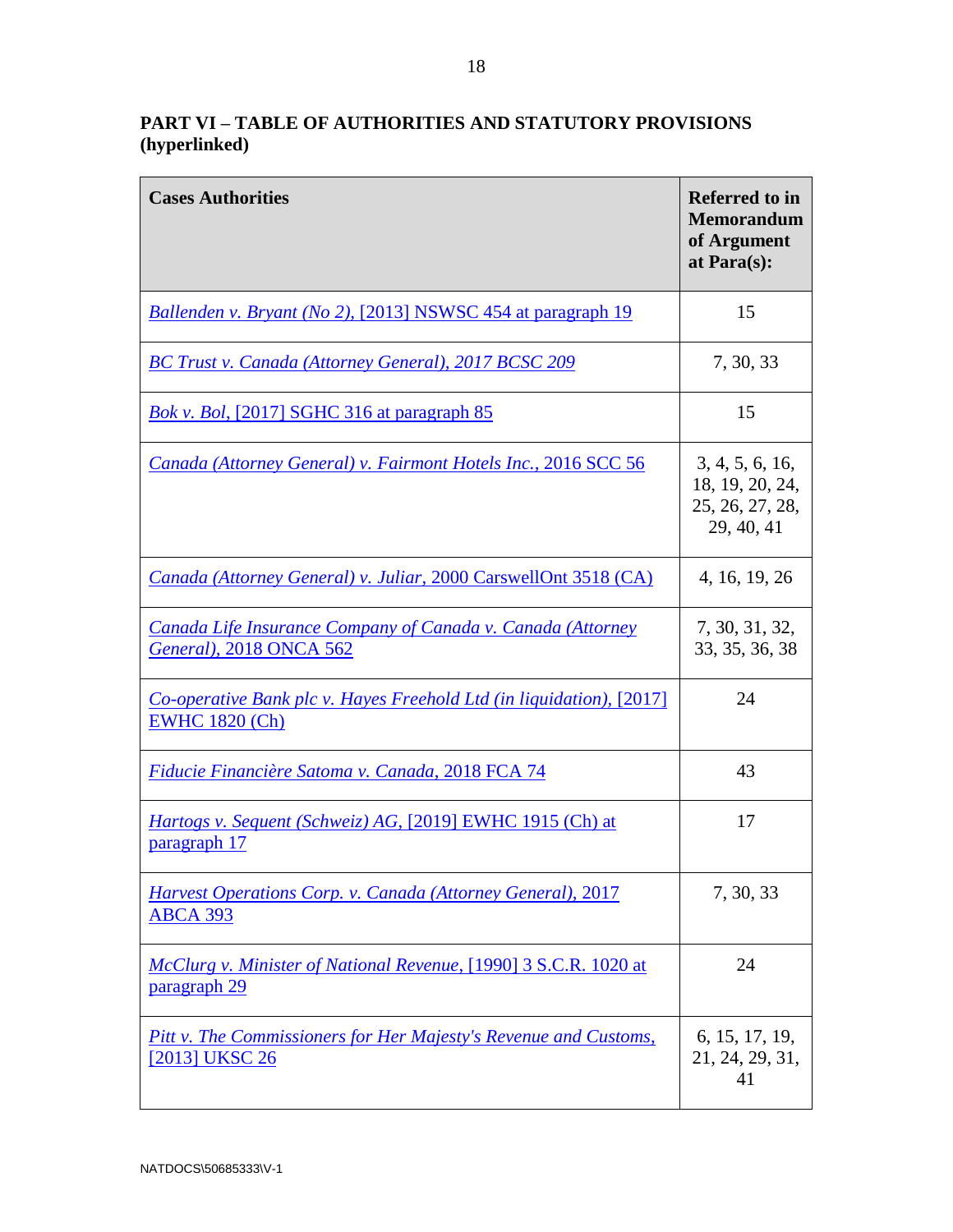| Re Pallen Trust, 2014 BCSC 305, aff'd 2015 BCCA 222                    | 15, 18, 24, 29,<br>30, 31, 42 |
|------------------------------------------------------------------------|-------------------------------|
| <i>Representation re Strathmullan Trust [2014] JRC 056</i>             | 15                            |
| Sommerer v. The Queen, 2011 TCC 212, aff'd 2012 FCA 207                | 2, 13, 42                     |
| <b>Stone v. Stone, 29 N.W.2d 271 (Mich. SC 1947)</b>                   | 15                            |
| <b>Statutory Provisions</b>                                            |                               |
| <i>Financial Administration Act, R.S.C., 1985, c. F-11, s. 23(2)</i>   | 8, 35, 36, 39                 |
| <i>Income Tax Act, RSC 1985, c 1 (5th Supp.), as amended, s. 75(2)</i> | 1, 2, 9, 12, 13,<br>42        |

# **PART VII – TABLE OF AUTHORITIES AND STATUTORY PROVISIONS (not hyperlinked)**

| Tab            | <b>Cases Authorities</b>                                                                                               | <b>Referred to in</b><br><b>Memorandum</b><br>of Argument<br>at Para $(s)$ : |
|----------------|------------------------------------------------------------------------------------------------------------------------|------------------------------------------------------------------------------|
| 2              | Hereward House Remuneration Trust v. Estera Corporate<br>Trustees (Guernsey) Ltd., [2019] GRC 075                      | 15                                                                           |
| 3              | The Estate Of Gubay v. Gubay, May 23, 2018 (Ch) at<br>paragraph 40                                                     | 15                                                                           |
| $\overline{4}$ | Wong Chi Ching v. Bocom International Holdings Co Ltd.,<br>[2018] HKCFI 227 at paragraph 14                            | 15                                                                           |
|                | <b>Secondary Sources</b>                                                                                               |                                                                              |
| 5              | Jeremie Beitel, Carrie Aiken, Rami Pandher & Britta<br>Graversen, "Current Cases" (2018), 66 Can. Tax J. 919 at<br>940 | 25                                                                           |